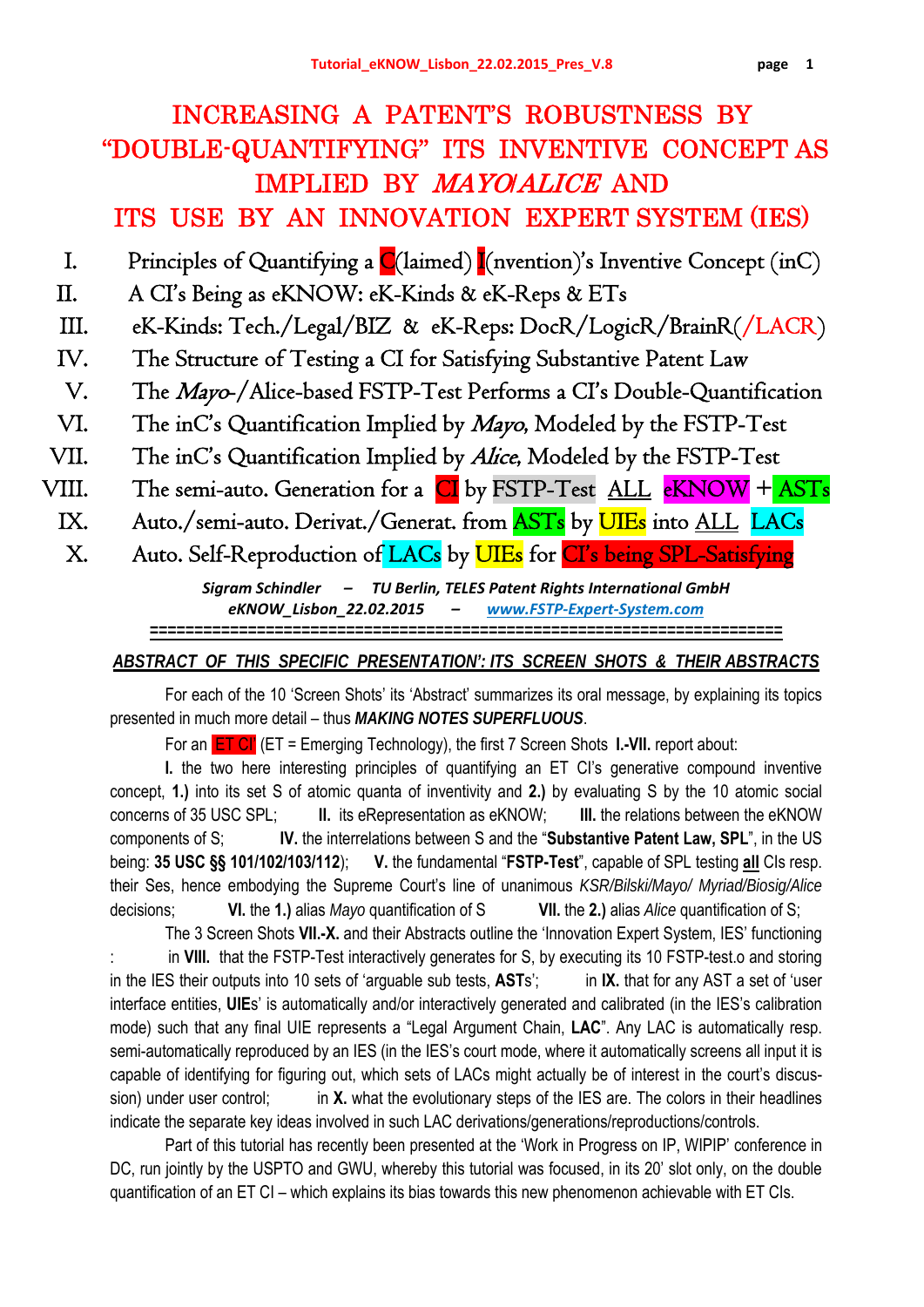- I. Principles of Quantifying a C(laimed) I(nvention)'s Inventive Concept
- This quantification is indispensable/optional for ET CIs resp. CT CIs.
- There are two principles of quantifying an ET CI, i.e. its  $\frac{\text{total}}{\text{total}} = \frac{\text{generative}}{\text{energy}}$ compound "inventive concept, inC":
	- DISAGGREGATING it by 35 USC §112 into a conjunction of "atomic increments of ET CI's compound inventivity", any such increment hence being an "Inventivity Quantum"; their set is called ET CI's "Generative Set, GS" of elementary inventive concepts,.
	- On top of the first quantification: EVALUATING this Generative Set of Inventivity Quanta of ET CI's invention as a whole, by determining the values of ET CI's further decisive indicators of 35 USC §§ 101 & 102/103 – being the inCs' semiotic aspects – for checking their  $SPL$  satisfaction, too.
- Both quantifications are indispensable for translating *Mayo's/Alice's* wordings of "MORE THAN"/"ENOUGH"/… into rigorous (i.e. scientific) language, which then enables determining unquestionable properties of the so quantified ET CI – thus translating the  $Mavo/Alice$ requirements for an ET CI to satisfy SPL into precise thresholds.

*Sigram Schindler – TU Berlin, TELES Patent Rights International GmbH eKNOW\_Lisbon\_22.02.2015 – www.FSTP‐Expert‐System.com*

*=============================================================================== ABSTRACT OF I.*

- The above survey slide provides a preview on the structure of what is explained in this Tutorial, i.e. its details are here not yet understandable. But, some notions may be clarified immediately.
- From *Alice* is known: An ET CI may be modeled by an inventive concept more precisely: by a generative compound one, which is made up from a conjunction of atomic/elementary inventive concepts
- The wordings of *Mayo/Alice* comprise a series of decisive new and in particular quantitative terms, first of all "enough", "more than", … , due to their vagueness inviting troubles, uncertainties at least. Moreover, due to this vagueness, it also is impossible to introduce thresholds, although these would provide a basis on which uniformity/consistency in SPL precedents as to ET CIs may be achieved.
- This presentation shows which notions of an ET CI in post-*Mayo* SPL precedents are amenable to quantification – e.g. "inventive concept", "nonobviousness", "patentability", "noneligibility", "inventivity", …– and of what kinds these quantifications are. For them hence such thresholds may be introduced.
- From the particularities of any "emerging technology, ET" intangibility/invisibility/fictionality follows that virtually any ET CI is "model based", i.e. that construing the claim construction for an ET CI requires much more scrutiny than needed for a "Classic Technology Claimed inventions, CT CI", in particular as to all patent-eligibility/-ability exemptions.
- This implies that two kinds of ET CI quantifications contribute to determining the semiotics i.e. the capability of meaning-making – of the Supreme Court's interpretation of 35 USC SPL and of ET CIs (in addition to this semiotics being of FFOL, usually not the model): Firstly ET CI's 1. §112 quantification by "elementary/atomic inventive concepts" and, based on this set, secondly ET CI's 2. §§ 101/102/103 quantification of ET CI's properties as a whole. If both quantifications succeed for an ET CI, it satisfies the 10 "elementary/atomic social concerns" encoded by 35 USC SPL.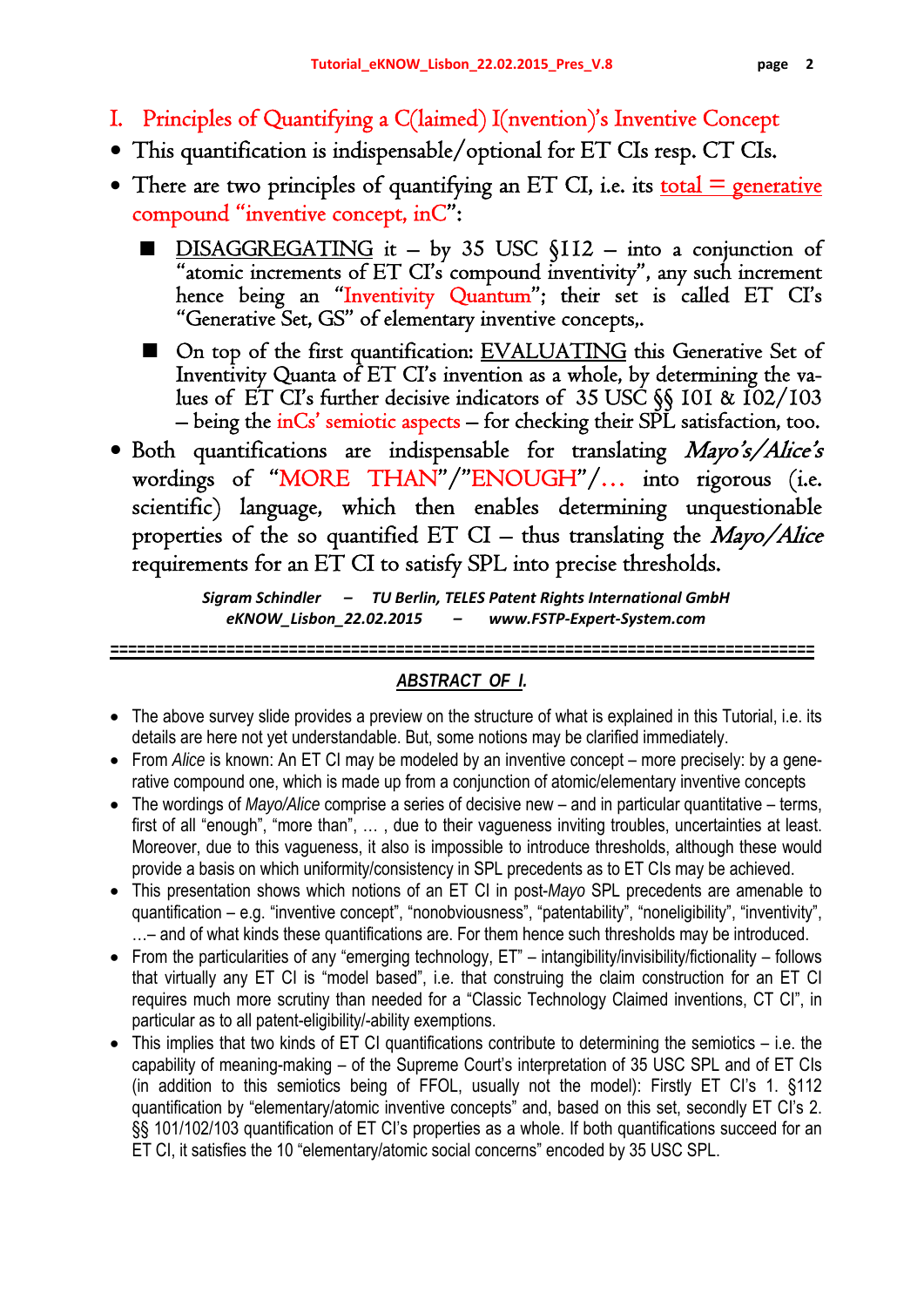## II. A CI's eKNOW – eK-Kinds & eK-Representations & ETs

- "Patent eKnowledge" is the blue print of any precise eKnowledge as to any subject matter – such as medicine, transportation, security, nano tech, ….
- "Substantive Patent Law, SPL" grants inventors' "Intellect. Prop. Rights"
- The semiotics of "Patent eKnowledge" is (among others) **FINITE**AFOL!!!
- eK-Kinds alias eK-Semiotics of a "Patent Practitioner":
	- o **Legal kinds patent laws/precedents, PTOs' other bodies' directives, … CI indep.**
	- o **"Technical" kinds patents/ prior art/ posc, marketing/user/maintenance information, ... For ET CIs this kind of information is dramatically different from CT CIs‼‼! – CI specific.**
	- o **Patent Business kinds R&D, Prosecution, Litigation, Licensing, Marketing CI specific.**

## Representations of any eK-Kind alias eK-Semiotics:

- o **documentRs in any doc.i, as known from everyday life.**
- o **logicRs to be marked-up in doc.i's as identified by the inventor/posc,**
- o **brainRs showing what our brains do (though we don't know how),**
- o **LACRs sequences of mixtures referring to the above eK-Kinds.**

*Sigram Schindler – TU Berlin, TELES Patent Rights International GmbH eKNOW\_Lisbon\_22.02.2015 – www.FSTP‐Expert‐System.com*

**==============================================================================** 

## *ABSTRACT OF II.*

- Patents in general are very simple, allegedly precisely described, practical solutions of problems.
- As usual in engineering, they are of "first order logic" and even finite both probably indispensable for making the patenting philosophy work.
- For designing a technology efficiently supporting patent professionals, distinguishing between 3 compound knowledge kinds is crucial – hitherto never distinguished in KR – namely: legal, "technical" (in its broadest sense), and business kinds of knowledge, the human categorization of which is here called its semiotics.
- By Bilski/Mayo/Alice the Supreme Court elaborates on categories/semiotics of invented "technical" knowledge subject to patent-eligibility exemption, i.e. it distinguishes between subcategories alias subsemiotics of the compound semiotics of "technical".
- Legal argument chains (LACs) producible and reproducible in realtime by and "Innovation Expert System, IES" – then determine the eventually required kind and representation of knowledge, i.e. semiotics of the CI under SPL test. Any LAC is highly personalizable as to features of its legal and technical representation and other I/O features, starting from the resp. automatic LACs.
- Mathematical modeling provides the basis for the mathematical FSTP-Test outlined/used in IV-VII.
- The legal correctness of such an IES would be audited by PWC/EY/DT/... just as that of ERPs.
- The normal patent practitioner need not care for mathematical/technical "soundness" proofs of FSTP-Technology. But knowing some basics about the terms/notions syntax, semantics, pragmatics, and in particular semiotics (the science of "meaning making") simplifies understanding *Alice,* see first paragraphs in Wikipedia.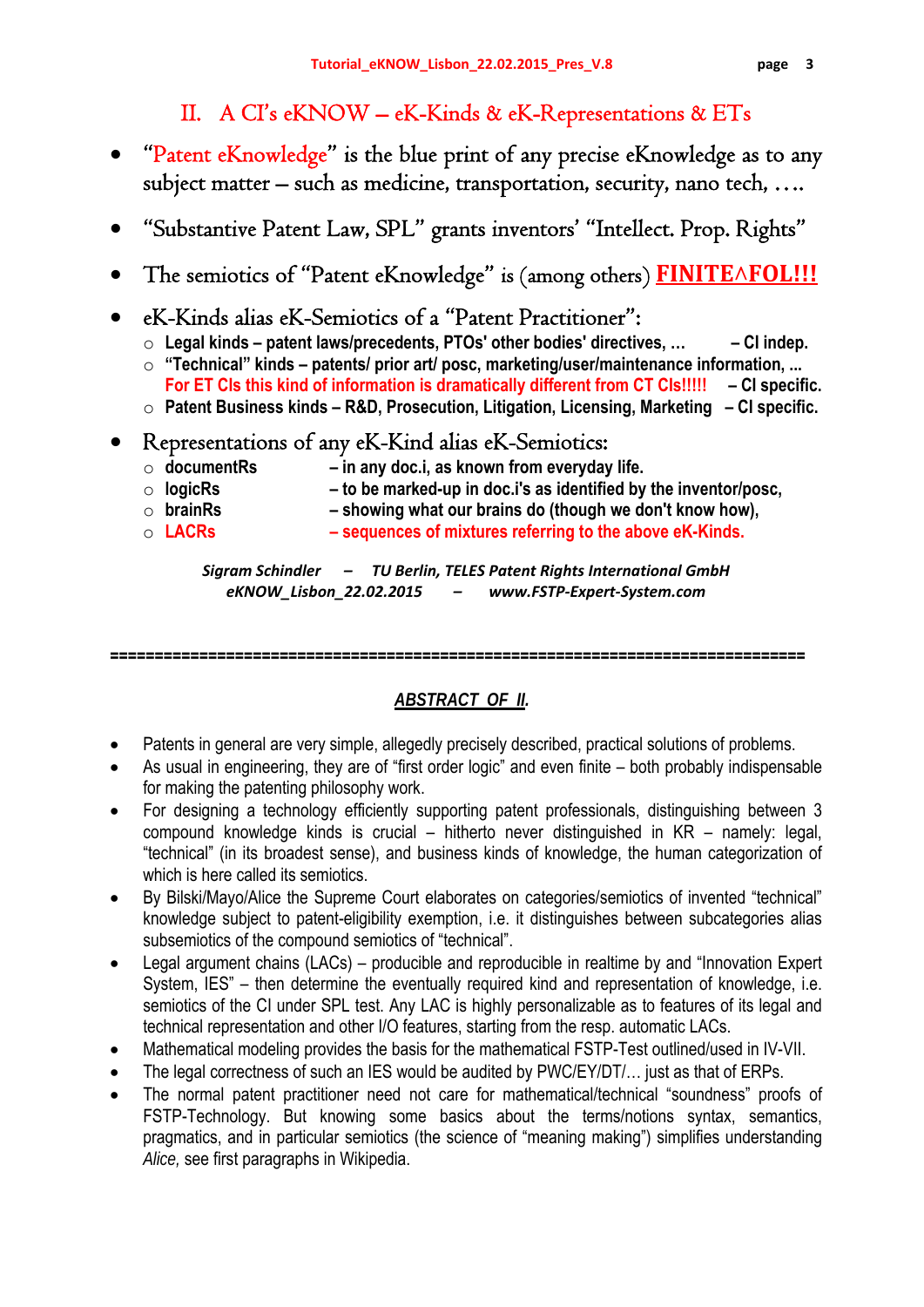## III. eK-Kinds: Tech./Legal/BIZ & eK-Reps: DocR/LogicR/BrainR



*Sigram Schindler – TU Berlin, TELES Patent Rights International GmbH eKNOW\_Lisbon\_22.02.2015 – www.FSTP‐Expert‐System.com* ==============================================================================

## *ABSTRACT OF III.*

- Above is shown a control screen shot (in the middle). Below the control screen shot, 3 screen shots model 2 different graphical representations of all kinds of eKnow. The middle screen shot models, by docRs, two "docR-stacks" of documents, the right stack models all technical documents, and the left stack all other documents – while the "legalR-stacks" in the right and left screen shots model, by legalRs, the logical structures of the peer documents in the two middle docR-stacks. Above the control screen shot, the large screen shot models, in its lower half, all info about the CI as "brainR-objects", all having quite similar internal structures, whereby any brainR-object represents all eKnow about any document in the 2 bottom docR-stacks, the by far most complicated one being the brainR-doc0 comprising TT0 – while its upper part indicates the outcome of executing the FSTP-Test on the CI.
- The LAC information is here graphically indicated on the bottom lines of the control screen shot. I.e., acoustic or other graphical info representation is not shown here. For other UIE info see V.
- The double headed arrows exemplify how the user may browse between eKKs, eKRs, and both.
- There are no such arrows modeling that the user may browse, also within one eKR, between its items.
- The brainR models all the relations known to the IES. It may be implemented as a sophisticated "linking structure" – not discussed here – of all items of other data structures contributing to implementing the IES, i.e. also between all items introduced in V-VI.
- The basic structure of the brainR of a CI's analysis/representation is determined by the FSTP-Test, see IV. I.e.: the brainR is automatically built-up, by FSTP Technique, such as to model, in any national patent system (which is just a parameter of the IES), not only the national flavor of its SPL but also its Highest Court's SPL precedents.
- The user interaction as to a CI under SPL test (by the FSTP-Test) with the brainR of this CI built-up in the IES – is controlled by the UIEs (see  $IX.X$ ).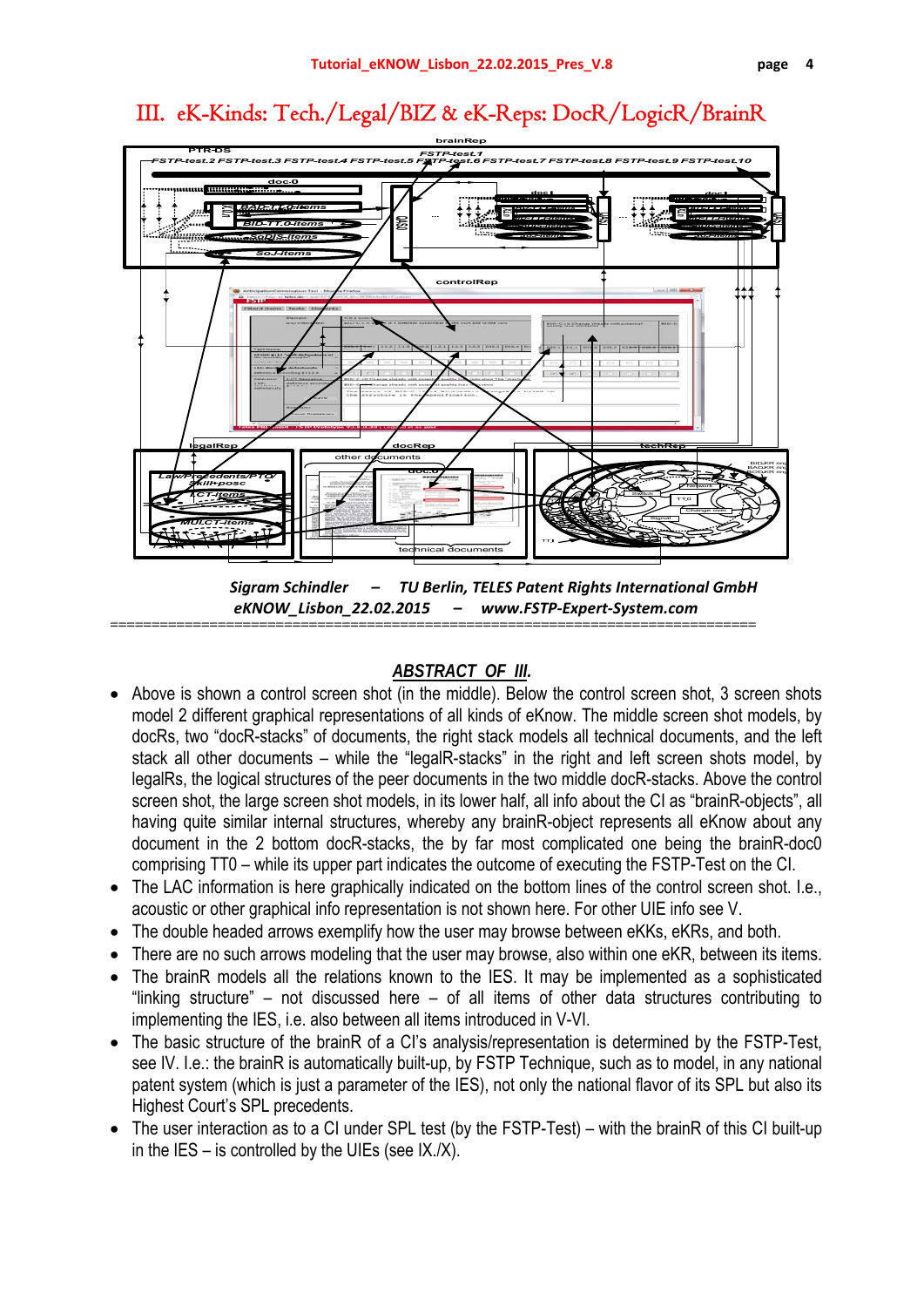

## IV. Structure of Testing a CI for Satisfying Substantive Patent Law

SPL box (e.g. 35 U.S.C)

*Sigram Schindler – TU Berlin, TELES Patent Rights International GmbH eKNOW\_Lisbon\_22.02.2015 – www.FSTP‐Expert‐System.com*

## *ABSTRACT OF IV.*

==============================================================================

- The SPL\_box, on top, shows the 4 Sections of 35 USC SPL, the requirements of which they encode the society's concerns about granting temporary monopoles on innovations immediately after their creation for providing an incentive for marketing them quickly – must be met by the ET CI under SPL test.
- $\bullet$  The FSTP-Test box, at the bottom, shows the 10 concerns of SPL see the FSTP-Test in V. that these 4 Sections' requirements encode and which hence must be satisfied by the ET CI under SPL test.
- The FSTP-test. 1/4/5/8 are not yet noticed by SPL precedents, but they are indispensable for ET CIs.
- The bold lines show what is tested (rudimentarily) by the classical claim construction for an ET CI.
- The dashed lines show what additionally must indispensably be additionally tested for an ET CI (more exactly) for its refined claim construction – due to an ET CI's invisibility/intangibility/fictionality.
- An optimal sequence of executing the FSTP-test o is o=1,2,...,10.
- All tests must be executed for any set GS(ET CI) of inventive concepts generating this ET CI of which usually a finite number of versions exist. Here is assumed (in V.) that just 1 GS exists, for simplicity. Even for a single GS – for brevity often just "S" – there may be several execution sequences for the FSTP-Test, as for several test.o there may be different justifications.
- If, for a test.o, one of its justifications does hold, this execution sequence may proceed to its next test.(o+1); if none of them holds (or there is no justification at all) this execution sequence is normally void  $-$  see the Abstract V – and the search for a completely executable execution sequence may be continued by e.g. backtracking in the just voided execution to a preceding test.(o-n), n=1,…,(n-1), in which an alternative justification (not yet involved in a preceding execution sequence) exists – for testing, whether the so identified alternative execution sequence may be completed successfully..By repeating this procedure, eventually one execution successful execution is found (which means the whole FSTP-Test is passed by the ET CI under SPL test), or all execution sequences are voided (which means the FSTP-Test is no passed by the ET CI under SPL test, i.e. this ET CI does not satisfy SPL).
- If this ET CI had several it generating S, i.e. it had several interpretations, any S must be processed..
- **If an ET CI passes the whole FSTP-Test, its patent-eligibility and patentability cannot be questioned. This ET CI is arbitrarily robust‼!**
- **If an ET CI passes the whole FSTP-Test, its being infringed by an ET CI\* is easily, exactly, and non-deniably determinable. This ET CI is arbitrarily transparent‼!**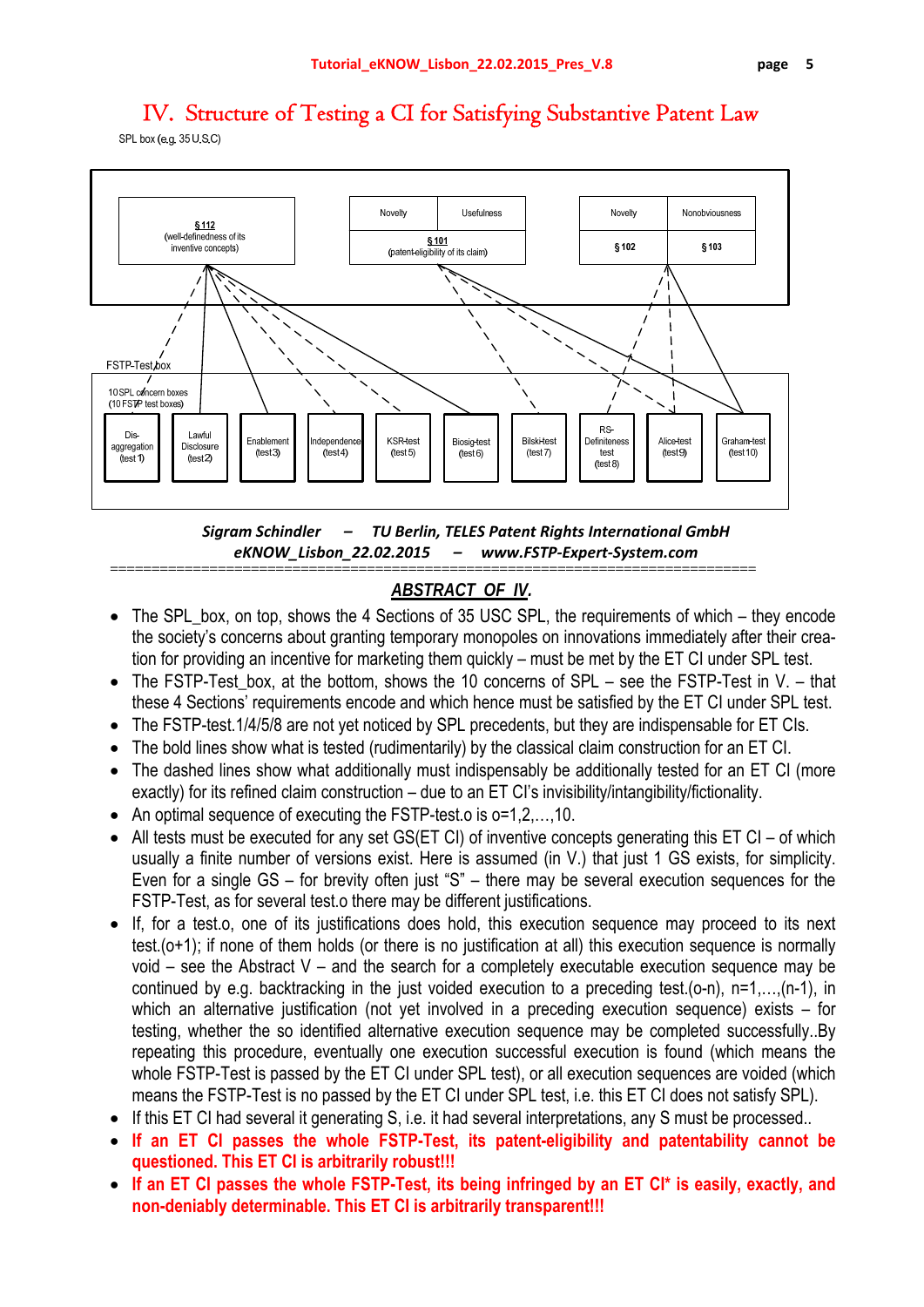## V. The Mayo/Alice-based FSTP-Test and an inC's Double-Quantification

| The whole (ET) CI FSTP-Test ::= $\Lambda^{1\leq \alpha \leq 10}$ FSTP-test.o reads: |                                                                                                                                                           |                                                        |                                                                                            |                                                                                                                         | All "<>" refer to the FSTP Reference List |                                                                                                                                                        |                                 |
|-------------------------------------------------------------------------------------|-----------------------------------------------------------------------------------------------------------------------------------------------------------|--------------------------------------------------------|--------------------------------------------------------------------------------------------|-------------------------------------------------------------------------------------------------------------------------|-------------------------------------------|--------------------------------------------------------------------------------------------------------------------------------------------------------|---------------------------------|
| test1                                                                               | The FSTP-Test prompts the user to input                                                                                                                   |                                                        |                                                                                            | <no "multi-interpretable="" 31="" [150,58]="" ci",="" i.e.="" only="" s=""></no>                                        |                                           |                                                                                                                                                        |                                 |
| (a)<br>(b)                                                                          |                                                                                                                                                           |                                                        | VTT i ∧ 0≤i≤I= RS  ∧ 1≤n≤N : V BAD-crCin of TT 0;<br>∀1≤n≤N justof: BAD-crC0n is definite; |                                                                                                                         |                                           |                                                                                                                                                        | <see [150,137]=""></see>        |
| (c)                                                                                 |                                                                                                                                                           |                                                        |                                                                                            | S::={BED-crC0kn   1≤n≤N : BAD-crC0n = $\Lambda$ <sup>1≤kn≤Kn</sup> BED-crC0kn $\land$ ∀nk <sup>*</sup> are identified}; |                                           |                                                                                                                                                        |                                 |
| (d)                                                                                 |                                                                                                                                                           |                                                        | ∀1≤kn≤Kn ∧ 1≤n≤N justof: BED-crC0kn is definite;                                           |                                                                                                                         |                                           |                                                                                                                                                        |                                 |
| test2                                                                               |                                                                                                                                                           |                                                        | $\wedge \forall \in S$ for justof: their lawful disclosure;                                |                                                                                                                         |                                           |                                                                                                                                                        |                                 |
| test3                                                                               |                                                                                                                                                           |                                                        | $\land \forall \in S$ for justof: their <b>enablement of TT.0</b> ;                        |                                                                                                                         |                                           |                                                                                                                                                        |                                 |
|                                                                                     |                                                                                                                                                           |                                                        |                                                                                            |                                                                                                                         |                                           |                                                                                                                                                        |                                 |
| test4                                                                               |                                                                                                                                                           |                                                        | ∧ ∀ ∈ S for justof: their <i>independence</i> ;                                            |                                                                                                                         |                                           |                                                                                                                                                        | <see [150,137]=""></see>        |
| test5                                                                               |                                                                                                                                                           | $\land \forall \in S$ for just of by <i>KSR</i> -test: |                                                                                            | $S \cap (pose \cup RS) = \emptyset$ (without "cherry picking")                                                          |                                           |                                                                                                                                                        | <see [150,137]=""></see>        |
| test6                                                                               |                                                                                                                                                           | ∧∀∈S for justof by <i>Biosiq</i> -test:                |                                                                                            | S is definite;                                                                                                          |                                           |                                                                                                                                                        | <see [150,151]=""></see>        |
| test7                                                                               | $\Lambda$                                                                                                                                                 | for S justof by <i>Bilski</i> -test <sup>i</sup> :     |                                                                                            | S is non-preemptive;                                                                                                    |                                           |                                                                                                                                                        | <see [150,137]=""></see>        |
| test <sub>8</sub>                                                                   | $\Lambda$                                                                                                                                                 |                                                        | for S RS-Definiteness test: by defining BED*-AN matrix by                                  |                                                                                                                         |                                           | BED*-inCik ::= N $\forall$ 1 sn $\land$ 1 sk s $Kn$ $\land$ 0 sis1;                                                                                    |                                 |
|                                                                                     |                                                                                                                                                           |                                                        |                                                                                            |                                                                                                                         |                                           | BED*-inC0k ::= A if BED-inC0k $\epsilon$ posc;                                                                                                         | <see [150,137]=""></see>        |
|                                                                                     |                                                                                                                                                           |                                                        |                                                                                            |                                                                                                                         |                                           | $BED^*$ -inCik ::= A if BED-inCik = BED-inC0k, $1 \le i \le l$ ;                                                                                       |                                 |
| test9                                                                               | $\Lambda$                                                                                                                                                 | for S justof by <i>Alice</i> -test:                    |                                                                                            |                                                                                                                         |                                           | S is patent-eligible if ∃nk* $\epsilon$ [1,N]X[[1,max{Kn}] : / VnkeNK BED-crC0nk>> / VnkeNK\nk* BED-crC0nk;                                            |                                 |
| test <sub>10</sub>                                                                  | $\Lambda$                                                                                                                                                 |                                                        | for S justof by <i>Graham</i> <sup>i</sup> )-test:                                         | S is patentable:                                                                                                        |                                           |                                                                                                                                                        | <see [150,137]=""></see>        |
| i)                                                                                  |                                                                                                                                                           |                                                        |                                                                                            |                                                                                                                         |                                           |                                                                                                                                                        |                                 |
|                                                                                     |                                                                                                                                                           |                                                        |                                                                                            | The "Bilski-Test" – testing TT0 for not being preemptive, as of $Alice$ – prompts the user for input&justof:            |                                           |                                                                                                                                                        |                                 |
| 1)                                                                                  |                                                                                                                                                           |                                                        |                                                                                            | ∃nk*e[1,N]X[[1,max{Kn}]: A VnkeNK BED-crC0nk>>A VnkeNK\nk* BED-crC0nk is definite;                                      |                                           | $\leq n$ k* $\in$ 1, N]X[[1, max{K <sup>n</sup> }] is appl. Semiotics>                                                                                 |                                 |
| 2)                                                                                  |                                                                                                                                                           |                                                        |                                                                                            | If enlarging TT0's truth set alternatively its scope [58], 1) does not hold.                                            |                                           | $\leq$ (f 1) & 2) apply, then TT0 is "not an abstract idea",                                                                                           |                                 |
|                                                                                     |                                                                                                                                                           |                                                        |                                                                                            |                                                                                                                         |                                           |                                                                                                                                                        | hence not preemptive [151,137]> |
| ii)                                                                                 |                                                                                                                                                           |                                                        |                                                                                            |                                                                                                                         |                                           | The "Graham-Test" – determining the semantic height of TT0 over RS – works with all non-cherry-picking, i.e. element-wise, "anticipation combinations, |                                 |
|                                                                                     |                                                                                                                                                           | ACs" of RS as to S [5,6,7,11]:                         |                                                                                            |                                                                                                                         |                                           |                                                                                                                                                        |                                 |
| 1)                                                                                  |                                                                                                                                                           |                                                        |                                                                                            |                                                                                                                         |                                           | It starts from the "anticipation/non-anticipation, AN" matrix of FSTP-test.8, any one of the I+1 lines of which shows, by its K column entries for     |                                 |
|                                                                                     | $any$ i = 1,2,,,, which of the peer TT.0 entries is anticipated/ non-anticipated by the i-line one, and for $i=0$ is anticipated/non-anticipated by posc. |                                                        |                                                                                            |                                                                                                                         |                                           |                                                                                                                                                        |                                 |
| 2)                                                                                  |                                                                                                                                                           |                                                        |                                                                                            | It automatically derives from the AN matrix the set $\forall$ ACs} with minimal Q <sup>pmgp</sup> of "N" entries [5,6]. |                                           |                                                                                                                                                        |                                 |

*Sigram Schindler – TU Berlin, TELES Patent Rights International GmbH eKNOW\_Lisbon\_22.02.2015 – www.FSTP‐Expert‐System.com* **==============================================================================** 

## *ABSTRACT OF V.*

The FSTP-Test's plcs-structure is expanded by its embedded pmgp-tests, as shown by FIG 2.

- The FSTP-Test structure comprises of 10 FSTP test.o, in total checking of a CI, whether it is patenteligible and patentable. This is the case iff it meets all 10 concerns legally encoded by SPL, i.e. by 35 USC §§ 101/102/103/112. I.e.: iff this CI passes all the 10 FSTP test.o on a set S (see **test.1(a)**).
- It prompts the user to input, for this CI from doc0, first its elements X0n and their modeled compound inventive concepts BAD-X0n and as many elementary inventive concepts BED-crC0nk as it is able to identify, 1≤n≤N, 1≤k≤K**n**, which defines CI's S (see the above simplification) – whereby the user also identifies all BED-crC0kn\* being subject to a patent-eligibility exemption.
- *KSR*-test5 here is only indicative, may be trivially relaxed as needed by KSR impacting on test10.
- *Biosig*-test6 is superfluous for a large class of CIs of FFOL, also comprising many ET CIs.
- RS-Definiteness-test8 must in principle take for any prior art document.i/TTi, if there is any, peer steps to those taken for doc0/TT0 in test1 – but practically this may be dramatically simplified.
- The society's SPL concerns as encoded by § 112 are checked by test.o, 1≤o≤6; those encoded by § 101 are checked by test.o, 7≤o≤9; those encoded by §§ 102/103 are checked by test.10.
- The FSTP-Test is the logically indispensable and hence canonical procedure for acquiring **all** technically and legally relevant information about a CI (based on user/posc input) – stored as its eKNOW in a data structure DS – such that **any** meaningful question about CI satisfying SPL can instantly be answered by it. This is the reason for the amazing reasoning capabilities of the IES.
- The final evaluation of any such quantitative answer is subject to a court's findings but under much more scrutiny than under any other test discussed hitherto, e.g. the TSM or MoT tests. It namely is complete and all final checks of the FSTP-Test occur only on the refined/"rationality enabling" level of notional resolution. **But: A CI passing the FSTP-Test is legally extremely robust.**
- The FSTP-Test's black section shows the ET CI's first, its blue one its ET CI's second quantification.
- The FSTP-Test evidently is not an algorithm/program but an algorithm/program scheme.
- The FSTP-Test hence translates by its two quantifications the *Mayo/Alice* test into a precise, complete, and non-misinterpretable SPL test applicable to any ET CI, too (not only to CT CIs). In other words: The FSTP-Test is the simplest operational implementation of the *Mayo/Alice* test.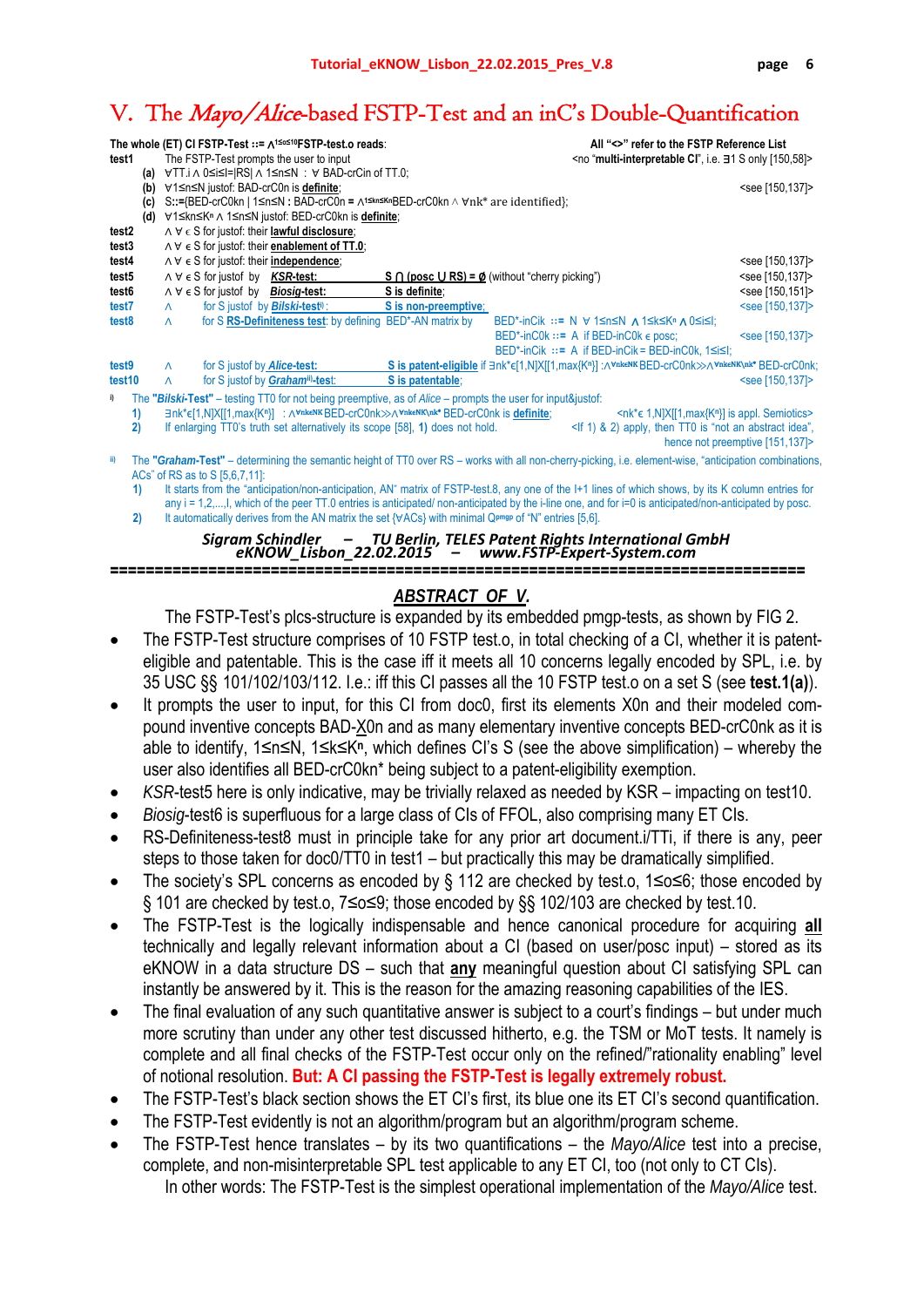## VI. The inC Quantification Implied by *Mayo*, Modeled by the FSTP-Test

|                   |     | <no "multi-interpretable="" [150,58]="" cl",="" i.e.="" only="" s="" ∃1=""><br/>test1 The FSTP-Test prompts the user to input</no> |                          |
|-------------------|-----|------------------------------------------------------------------------------------------------------------------------------------|--------------------------|
|                   | (a) | ∀TT.i∧0≤i≤I= RS ∧1≤n≤N : ∀BAD-crCin of TT.0;                                                                                       |                          |
|                   |     | (b) ∀1≤n≤N justof: BAD-crC0n is definite                                                                                           | <see [150,137]=""></see> |
|                   |     | (c) S::={BED-crC0kn 1≤n≤N: BAD-crC0n duc= $\wedge$ 1≤kn≤KnBED-crC0kn $\wedge$ $\forall$ nk* are identified };                      |                          |
|                   |     | (d) ∀1≤kn≤K <sup>n</sup> ∧ 1≤n≤N justof: BED-crC0kn is <i>definite</i> ;                                                           |                          |
| test2             |     | $\wedge \forall \in S$ for justof: their <b>lawful disclosure</b> ;                                                                |                          |
| test3             |     | $\land \forall \in S$ for justof: their enablement of TT.0;                                                                        |                          |
| test4             |     | ∧ ∀ ∈ S for justof: their <i>independence</i> ;                                                                                    | <see [150,137]=""></see> |
| test5             |     | $\land \forall \in S$ for just of by <i>KSR</i> -test:<br>S $\cap$ (posc U RS) = $\emptyset$ ; (without "cherry picking")          | <see [150,137]=""></see> |
| test <sub>6</sub> |     | S is definite;<br>$\wedge \forall \in S$ for justof by <i>Biosig</i> -test:                                                        | <see [150,151]=""></see> |
|                   |     |                                                                                                                                    |                          |

#### *Sigram Schindler – TU Berlin, TELES Patent Rights International GmbH eKNOW\_Lisbon\_22.02.2015 – www.FSTP‐Expert‐System.com*

### *ABSTRACT OF VI.*

============================================================

- To begin with: For a given ET CI, neither a compound nor an elementary/atomic inventive concept of it – involved in this ET CI's test whether it satisfies SPL – needs to be explicitly used by the claim's wording of this ET CI. It suffices that it, including its meaning, is disclosed for the posc by the ET CI's specification. I.e.: *Mayo/Biosig/Alice* concur that the inC(s) of an ET CI, under test for satisfying SPL, is(are) to be those created by the inventor of this ET CI when inventing it, as disclosed by its patent. Hence, this question for the ET CI's inventive concepts – on the BAD and BED level of notional resolution – must be answered, first and by the posc (as derived from this ET CI's specification of the patent comprising it) before they can be input to the FSTP-Test, when it prompts for them in test1.
- As an ET CI having allegedly passed the FSTP-Test is vulnerable only by its pragmatics (= input to it by the user, see V.), it provides an excellent basis for structuring SPL precedents administration as indicated by *Pullman/Markman/Teva* – in particular, as it quotes **all** potential pragmatic errors. Its most recent *Cuozzo* decision seems not to be applicable, here, as referring to the USPTO's rights in IPRs, not in SPL, though this may require reconsideration.
- test1-6 hence iteratively prompt the user: for inputting all these inventive concepts and for justifying the disaggregation of BAD-inCs into conjunctions of BED-inCs, just as their definiteness, just as their independence, … – all as input before. In the general case several by an inC differing TT.0s alias S alias GS(ET CI) got to be maintained. Automatically generating/checking justifications is ignored here.
- **Any S** having passed test1/2/3/4 **represents a** *Mayo* **quantification of ET CI** into its |S| atomic/elementary inventive concepts.

The notion of "inventivity quantification" of FSTP-Technology is strongly similar to that of "energy quantization" known from Elementary Particle Physics alias Quantum Mechanics, but SPL precedents did hitherto not define a smallest inC – though, if possible, this evidently would make sense.

FSTP quanta by definition carry semiotics, unknown in Physics, which also knows only a single quantum, the "h" (Plank's constant, the minimal energy required for generating a physical action). I.e.: The FSTP notion of "inventivity-quantum" kind of generalizes the Physic notion of "energy-quantum".

- Without going into detail, the responsibility of this initial part of the FSTN-Test is to assess that
	- $\circ$  all BAD-inCs and BED-inCs meet, separated into sets S, all requirements basically of § 112.
	- $\circ$  the subsequent test7/.../10 have per S an unquestionably clarified basis for their executions.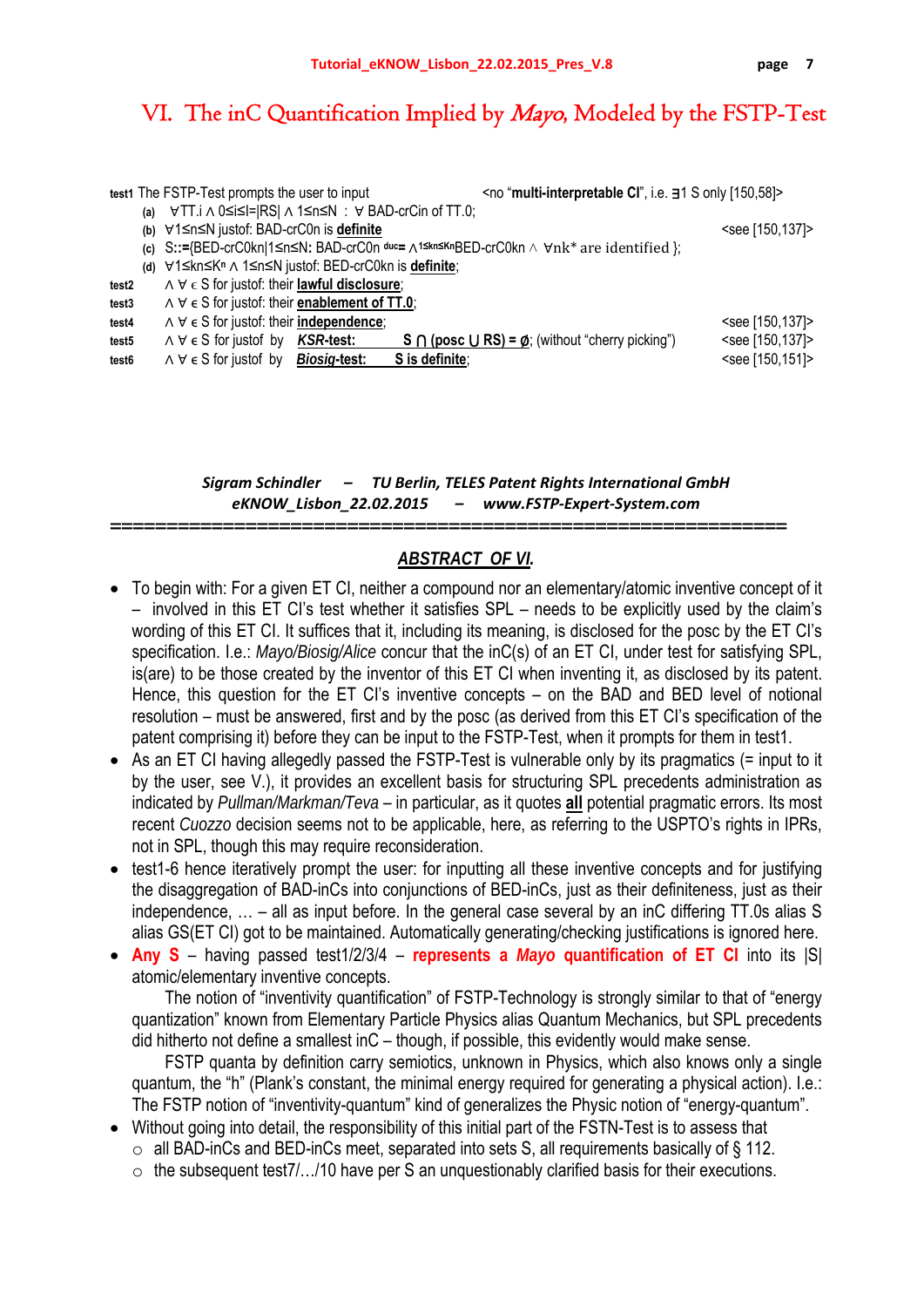VII. The inC Quantification Implied by *Alice*, Modeled by the FSTP-Test

| test7                                                                                                              | Λ | for S justof by <i>Bilski</i> -test <sup>i</sup> :                                                                                                                   | S is non-preemptive:                                                                                                        | <see [150,137]=""></see>                                                                                                                                             |  |  |
|--------------------------------------------------------------------------------------------------------------------|---|----------------------------------------------------------------------------------------------------------------------------------------------------------------------|-----------------------------------------------------------------------------------------------------------------------------|----------------------------------------------------------------------------------------------------------------------------------------------------------------------|--|--|
| test8                                                                                                              | Λ |                                                                                                                                                                      | for S RS-Definiteness test: by defining BED*-AN matrix by BED*-inCik ::= N $\forall$ 1 Sn $\land$ 1 Sk SKn $\land$ 0 Si SI; |                                                                                                                                                                      |  |  |
|                                                                                                                    |   |                                                                                                                                                                      |                                                                                                                             | $BED^*$ -inC0k::= A if BED-inC0k $\epsilon$ posc;<br>$<$ see [150,137]>                                                                                              |  |  |
|                                                                                                                    |   |                                                                                                                                                                      |                                                                                                                             | $BED^*-inCik ::= A$ if $BED-inCik = BED-inC0k$ . $1 \le i \le k$ .                                                                                                   |  |  |
| test9                                                                                                              | Λ | for S justof by Alice-test:                                                                                                                                          |                                                                                                                             | S is patent-eligible if $\exists n k^* \in [1,N]X[[1,max{K^n}] \cdot \wedge^{\forall n k \in NN} BED\cdot c rC0n k \gg \wedge^{\forall n k \in NN}DEF$ . BED-crC0nk; |  |  |
| test10                                                                                                             | Λ | for S justof by <i>Graham</i> <sup>ii</sup> )-test:                                                                                                                  | S is patentable:                                                                                                            | <see [150,137]=""></see>                                                                                                                                             |  |  |
| i)<br>The "Bilski-Test" – testing TT0 for not being preemptive, as of $Alice$ – prompts the user for input&justof: |   |                                                                                                                                                                      |                                                                                                                             |                                                                                                                                                                      |  |  |
|                                                                                                                    |   | $\exists$ nk* $\epsilon$ [1,N]X[[1,max{K <sup>n</sup> }] : $\wedge$ <sup>vnkeNK</sup> BED-crC0nk $\gg \wedge$ <sup>vnkeNK</sup> \nk* BED-crC0nk is <b>definite</b> ; |                                                                                                                             | $\leq n$ k* $\epsilon$ 1, N X[[1, max $\{K^n\}$ ] has appl. semiotics>                                                                                               |  |  |
|                                                                                                                    |   | If enlarging TT0's truth set alternatively its scope [58], 1) does not hold.                                                                                         |                                                                                                                             | $\leq$ (f 1) & 2) apply, then TT0 is "not an abstract idea",                                                                                                         |  |  |

hence not preemptive [151,137]>

- **ii)** The **"***Graham***-Test"**  determining the semantic height of TT0 over RS works with all non-cherry-picking, i.e. element-wise, "anticipation combinations, ACs<sup>"</sup> of RS as to S [5,6,7,11]:
	- **3)** It starts from the "anticipation/non-anticipation, AN**"** matrix of FSTP-test.8, any one of the I+1 lines of which shows, by its K column entries for any i = 1,2,...,I, which of the peer TT.0 entries is anticipated/ non-anticipated by the i-line one, and for i=0 is anticipated/non-anticipated by posc.
	- **4)** It automatically derives from the AN matrix the set {∀ACs} with minimal Q**pmgp** of "N" entries [5,6].

*Sigram Schindler – TU Berlin, TELES Patent Rights International GmbH eKNOW\_Lisbon\_22.02.2015 – www.FSTP‐Expert‐System.com*

============================================================

### *ABSTRACT OF VII.*

- Evidently, the preceding post-*Mayo* quantification of an ET CI in VI. tests only ET CI's satisfying § 112, more precisely: of ET CI's single set GS(ET CI) alias S alias TT0. If |{GS(ET CI)}| > 1, i.e. if ET CI has several interpretations alias Ses, the preceding statement holds for any S.
- Testing ET CI's satisfying also § 101/102/103 occurs above, and for all S of ET CI satisfying § 112.
- Thereby the question arises, under which conditions such an S and such an S', S≠S', represent the same invention resp. different inventions – momentarily not yet clarified.
- By contrast to the preceding  $Mayo$  quantification in VI. by more than  $7 \times |S| \times |(GS(ET \text{ Cl})|)$ (sub) tests, the above *Alice* quantification comprises only the test8-10, i.e. 3 FSTP-subtests.
- By contrast to the quantification provided by (the subtests of) test1-7, which deliver only T/F values, the test9-10 may deliver scaled values, e.g. natural numbers, identifying the degree of patenteligibility, of novelty, and of obviousness.
- The semiotics of SPL and all its precedents is determined to be of FFOL.
- The semantics of SPL and all its precedents, here called "patent law carrying semantics, plcs" is encoded by the structure of the FSTP-Test (semiotically put: by its syntax).
- The pragmatics of SPL and all its precedents, here called "patent monopoly granting pragmatics, pmgp" is encoded by the input to the FSTP-Test (semiotically put: by its model/symbol).
- Of particular interest in the *Alice* test and prior to it in the *Bilski* test that the ET CI resp. its S may contain a BED-inC\*, the crC\* part of which, above identified by its index nk\*,
	- o represents/models an abstract idea and/or a natural phenomenon, and
	- o carries a semantics and pragmatics vastly independent of the semantics and pragmatics carried by the crCs of S\BED-inC\*.

How to quantify the degree of this "semiotic independence" of BED-inC\* from S\BED-inC\* is currently being researched on and should shortly be published [91].

If no such BED-inC\* exists, then the *Alice* test is defined to be meaningless and superfluous.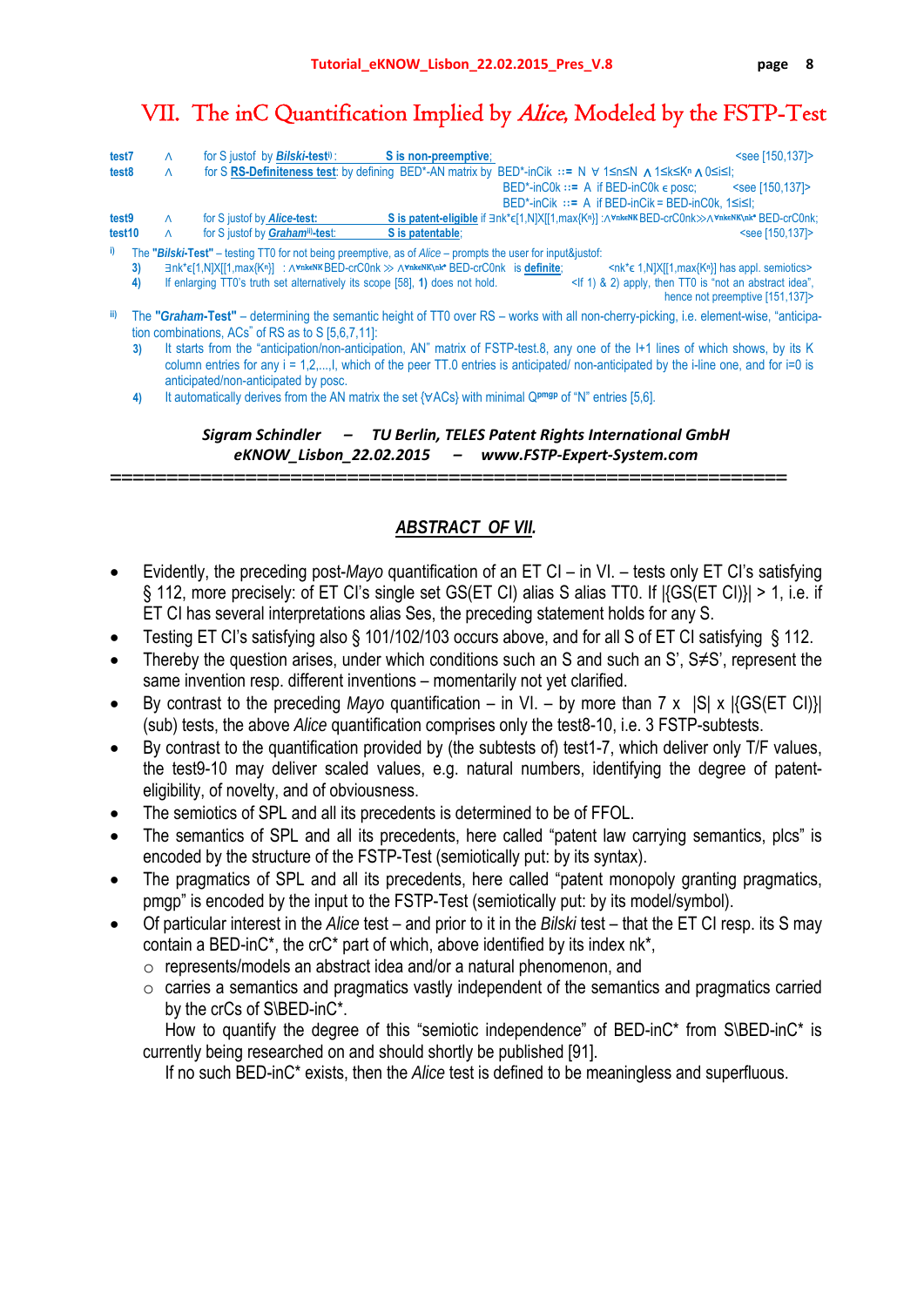## VIII. SE.-AUTOM. GEN. of a CI by FSTP-TEST ALL eKNOW and ASTs

| The whole (ET) CI FSTP-Test ::= $\Lambda^{1\leq o\leq 10}$ FSTP-test.o reads:                                                                            |                                                                                                                                                                                      |                                                                |                                                                                                                                                   | All "<>" refer to the FSTP Reference List                                                                            |                                                                                  |                                                                                                  |                          |
|----------------------------------------------------------------------------------------------------------------------------------------------------------|--------------------------------------------------------------------------------------------------------------------------------------------------------------------------------------|----------------------------------------------------------------|---------------------------------------------------------------------------------------------------------------------------------------------------|----------------------------------------------------------------------------------------------------------------------|----------------------------------------------------------------------------------|--------------------------------------------------------------------------------------------------|--------------------------|
| test1 The FSTP-Test prompts the user to input                                                                                                            |                                                                                                                                                                                      |                                                                |                                                                                                                                                   |                                                                                                                      | <no "multi-interpretable="" 31="" [150,58]="" ci",="" i.e.="" only="" s=""></no> |                                                                                                  |                          |
|                                                                                                                                                          |                                                                                                                                                                                      |                                                                | (a) $\forall$ TT i $\land$ 0 $\leq$ $\leq$ $\mid$ $=$ $\mid$ $\mid$ $\land$ 1 $\leq$ $\mid$ $\leq$ $\mid$ $\leq$ $\mid$ $\lor$ BAD-crCin of TT 0; |                                                                                                                      |                                                                                  |                                                                                                  |                          |
| (b)                                                                                                                                                      |                                                                                                                                                                                      | ∀1≤n≤N justof: BAD-crC0n is definite:                          |                                                                                                                                                   |                                                                                                                      |                                                                                  |                                                                                                  | <see [150,137]=""></see> |
| (c)                                                                                                                                                      |                                                                                                                                                                                      |                                                                |                                                                                                                                                   | S::={BED-crC0kn   1≤n≤N : BAD-crC0n = $\wedge$ <sup>1≤kn≤Kn</sup> BED-crC0kn $\wedge$ $\forall$ nk* are identified}; |                                                                                  |                                                                                                  |                          |
| (d)                                                                                                                                                      |                                                                                                                                                                                      |                                                                | ∀1≤kn≤Kn ∧ 1≤n≤N justof: BED-crC0kn is definite;                                                                                                  |                                                                                                                      |                                                                                  |                                                                                                  |                          |
| test2                                                                                                                                                    |                                                                                                                                                                                      |                                                                | ∧ ∀ ∈ S for justof: their lawful disclosure;                                                                                                      |                                                                                                                      |                                                                                  |                                                                                                  |                          |
| test3                                                                                                                                                    |                                                                                                                                                                                      |                                                                | $\land \forall \in S$ for justof: their <b>enablement of TT.0</b> ;                                                                               |                                                                                                                      |                                                                                  |                                                                                                  |                          |
| test4                                                                                                                                                    |                                                                                                                                                                                      | $\wedge \forall \in S$ for justof: their <b>independence</b> ; |                                                                                                                                                   |                                                                                                                      |                                                                                  |                                                                                                  | <see [150,137]=""></see> |
| test5                                                                                                                                                    |                                                                                                                                                                                      | $\wedge \forall \in S$ for just of by <i>KSR</i> -test:        |                                                                                                                                                   | S $\cap$ (posc U RS) = $\emptyset$ (without "cherry picking")                                                        |                                                                                  |                                                                                                  | <see [150,137]=""></see> |
| test6                                                                                                                                                    |                                                                                                                                                                                      | $\wedge \forall \in S$ for justof by <i>Biosiq</i> test:       |                                                                                                                                                   | S is definite:                                                                                                       |                                                                                  |                                                                                                  | <see [150,151]=""></see> |
| test7                                                                                                                                                    | $\wedge$                                                                                                                                                                             | for S justof by <i>Bilski</i> test <sup>i)</sup> :             |                                                                                                                                                   | S is non-preemptive;                                                                                                 |                                                                                  |                                                                                                  | <see [150,137]=""></see> |
| test8                                                                                                                                                    | $\wedge$                                                                                                                                                                             |                                                                |                                                                                                                                                   | for S RS-Definiteness test: by defining BED*-AN matrix by                                                            |                                                                                  | BED*-inCik ::= N ∀ 1≤n≤N ∧ 1≤k≤Kn ∧ 0≤i≤l;                                                       |                          |
|                                                                                                                                                          |                                                                                                                                                                                      |                                                                |                                                                                                                                                   |                                                                                                                      |                                                                                  | $BED^*-inC0k ::= A$ if BED-inC0k $\in$ posc:                                                     | <see [150,137]=""></see> |
|                                                                                                                                                          |                                                                                                                                                                                      |                                                                |                                                                                                                                                   |                                                                                                                      |                                                                                  | $BED^*$ -inCik ::= A if BED-inCik = BED-inC0k, $1 \le i \le 1$ ;                                 |                          |
| test9                                                                                                                                                    | $\wedge$                                                                                                                                                                             | for S justof by <i>Alice</i> -test:                            |                                                                                                                                                   |                                                                                                                      |                                                                                  | S is patent-eligible if 3nk*c[1,N]X[[1,max{Kn}] : / VnkeNK BED-crC0nk>> / VnkeNK\nk* BED-crC0nk; |                          |
| test10                                                                                                                                                   | $\wedge$                                                                                                                                                                             |                                                                | for S justof by Graham <sup>ii</sup> -test:                                                                                                       | S is patentable:                                                                                                     |                                                                                  |                                                                                                  | <see [150,137]=""></see> |
| i)                                                                                                                                                       |                                                                                                                                                                                      |                                                                |                                                                                                                                                   | The "Bilski-Test" – testing TT0 for not being preemptive, as of $Alice$ – prompts the user for input&justof:         |                                                                                  |                                                                                                  |                          |
| 5)                                                                                                                                                       | ∃nk*c[1,N]X[[1,max{Kn}] : ∧vnkeNKBED-crC0nk>>∧vnkeNK\nk*BED-crC0nk is definite;<br><nk*∈ 1,n]x[[1,max{kn}]="" appl.="" is="" semiotics=""></nk*∈>                                    |                                                                |                                                                                                                                                   |                                                                                                                      |                                                                                  |                                                                                                  |                          |
| 6)                                                                                                                                                       | If enlarging TT0's truth set alternatively its scope [58], 1) does not hold.<br><if "not="" &="" 1)="" 2)="" abstract="" an="" apply,="" idea",<="" is="" td="" then="" tt0=""></if> |                                                                |                                                                                                                                                   |                                                                                                                      |                                                                                  |                                                                                                  |                          |
| hence not preemptive [151,137]>                                                                                                                          |                                                                                                                                                                                      |                                                                |                                                                                                                                                   |                                                                                                                      |                                                                                  |                                                                                                  |                          |
| ii)                                                                                                                                                      | The "Graham Test" – determining the semantic height of TT0 over RS – works with all non-cherry-picking, i.e. element-wise, "anticipation combinations,                               |                                                                |                                                                                                                                                   |                                                                                                                      |                                                                                  |                                                                                                  |                          |
| ACs" of RS as to S [5,6,7,11]:                                                                                                                           |                                                                                                                                                                                      |                                                                |                                                                                                                                                   |                                                                                                                      |                                                                                  |                                                                                                  |                          |
| It starts from the "anticipation/non-anticipation, AN" matrix of FSTP-test.8, any one of the I+1 lines of which shows, by its K column entries for<br>5) |                                                                                                                                                                                      |                                                                |                                                                                                                                                   |                                                                                                                      |                                                                                  |                                                                                                  |                          |
|                                                                                                                                                          | $any$ i = 1,2,,,, which of the peer TT.0 entries is anticipated/ non-anticipated by the i-line one, and for i=0 is anticipated/non-anticipated by posc.                              |                                                                |                                                                                                                                                   |                                                                                                                      |                                                                                  |                                                                                                  |                          |
| 6)                                                                                                                                                       | It automatically derives from the AN matrix the set {∀ACs} with minimal QPmgP of "N" entries [5,6].                                                                                  |                                                                |                                                                                                                                                   |                                                                                                                      |                                                                                  |                                                                                                  |                          |
|                                                                                                                                                          |                                                                                                                                                                                      |                                                                |                                                                                                                                                   |                                                                                                                      |                                                                                  |                                                                                                  |                          |
|                                                                                                                                                          | - TU Berlin, TELES Patent Rights International GmbH<br>22.02.2015 - www.FSTP-Expert-System.com<br>Sigram Schindler<br>eKNOW Lisbon 22.02.2015                                        |                                                                |                                                                                                                                                   |                                                                                                                      |                                                                                  |                                                                                                  |                          |
|                                                                                                                                                          |                                                                                                                                                                                      |                                                                |                                                                                                                                                   |                                                                                                                      |                                                                                  |                                                                                                  |                          |

## *ABSTRACT OF VIII.*

**==============================================================================** 

- The in/output of executing the FSTP-Test on an ET CI is located in the IES as part of its DS.
- Once more: The FSTP-Test is the canonical procedure for acquiring **all** technically and legally relevant information about a CI (based on user/posc input), stored as part of its eKNOW in the DS.
- How the DS of a CI's FSTP-Test, i.e. of a CI's SPL test, is interrelated to the IES user i.e. invoked/controlled/configured/annotated/…/used by it – is explained in IX/X.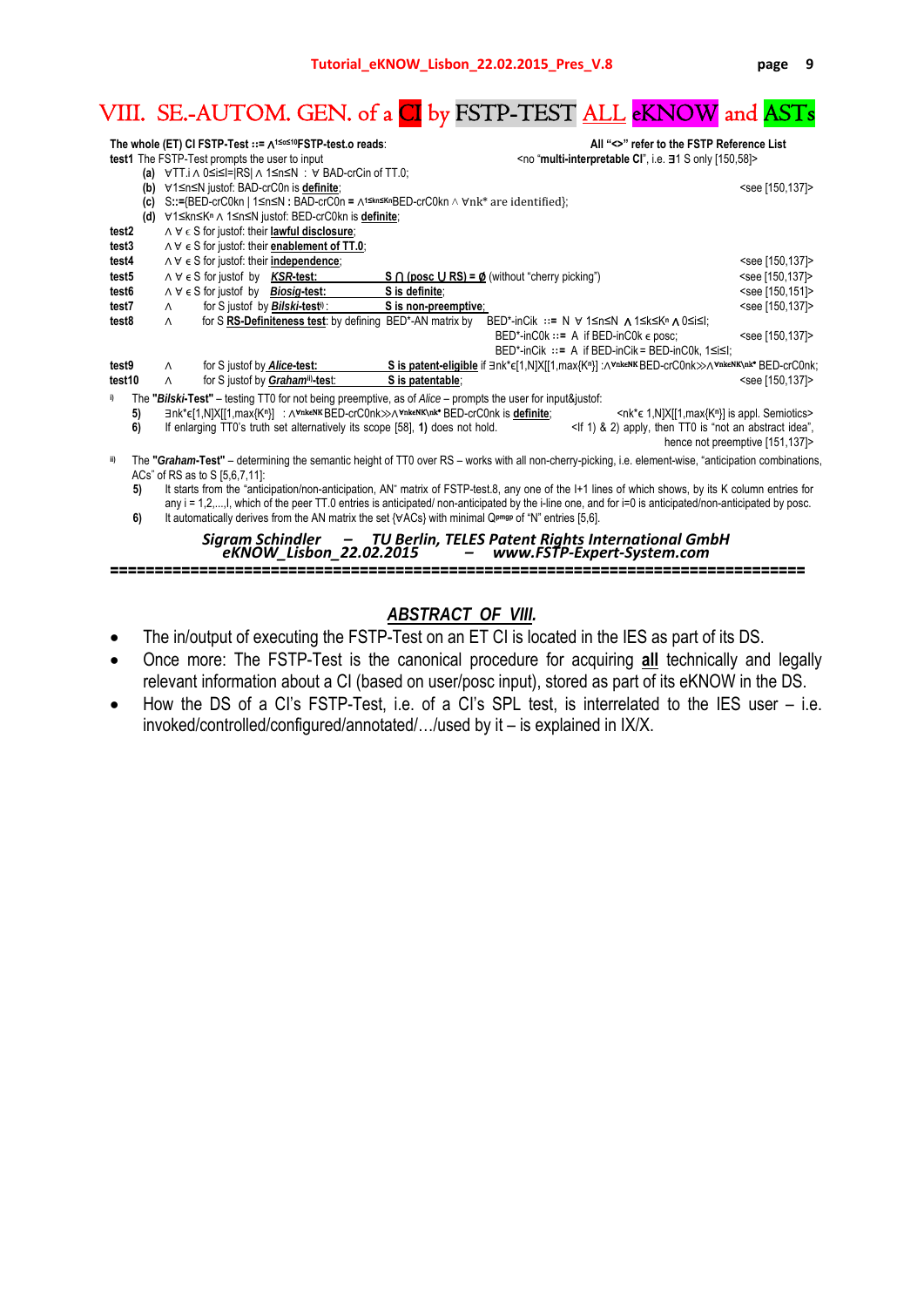IX. AUTO./S-AUTO. DER./GEN. from ASTs by UIEs into ALL LACs



*Sigram Schindler – TU Berlin, TELES Patent Rights International GmbH eKNOW\_Lisbon\_22.02.2015 – www.FSTP‐Expert‐System.com*

## *ABSTRACT OF IX.*

============================================================

- The above data structure is stored on top of the DS, i.e. uses it. The ellipse, at the bottom, shows all the ASTs automatically derivable from the DS generated/stored by the user's execution of the semiautomatic FSTP-Test in explorative mode on the CI at issue (see III), whereby both data structures have the brainR indicated in II.
- In addition, the IES may comprise a set of  $q/a$ 's, called QAS expandable by the IES user for a specific CI or generally – i.e. stereotypically resp. individually related to the justifications of the FSTP-Test. Such set(s) is(are) used by the IES to prompt the user, in both modes, for control input.
- Any "User Interface Entity, UIE.z" is generated when configuring, by the IES user, the realtime presentation(s) of any AST.z – here the user configured for AST.z 3 different presentations.
- The functions available to the user for generating UIEs and then invoking/controlling them during IES calibration and/or IES's LAC(s) reproduction – are not subject of this paper (but see V). Most IES functions for its "calibration"/"configuration"/"comfort" mode, few for its "engagement"/"combat"/"court"/"realtime" mode alias operation may, on request by an IES user, work step/stream wise, also overlapping, also user specific, ….
- Any UIE.z consists of 3 functional modules invoked by the user: ●KR-UIE.z for accessing an AST.z at IES calibration identified by the user, ●HI-UIE.z for inputting at IES calibration the argchain derived from AST.z (by the user or automatically, thereby the multimedia representation of this LAC may also be determinable by the user or not) and for outputting at IES realtime operation this LAC (as configured, which may mean "as then stored" or "as dynamically generated", both represented by the dashed box at the top of FIG 1), and ● IC-UIE.z for the "interconnection control" of this LAC presentation at IES realtime operation to the user, to an observer, to another presentation of the same AST.z, to another LAC.y, to steps therein, … (to be configured at calibration by the user).

.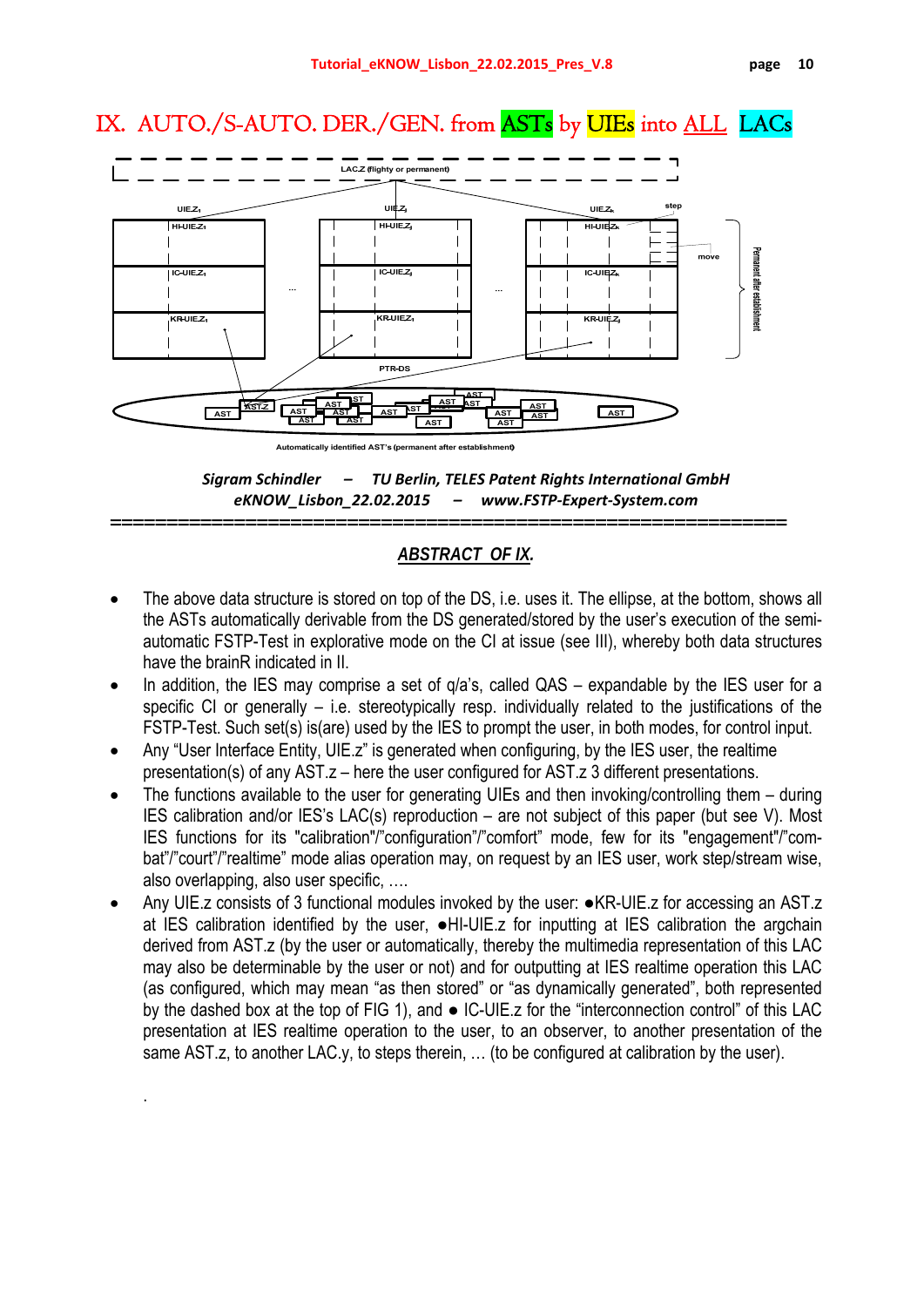## X. AUTO. SEL.-/REPRODUCTION of LACs by UIEs for CI's SPL-Proof

The below ladder of work items on the IES shows its increasingly powerful capabilities, its "high end" as of science fiction, its "low end" going online early next year, its rungs not necessarily consecutively provided.

- a) Default graphics input prompting through all FSTP-test.o and QAS.
- b) Graphics/Acoustic input prompting as in a).
- c) Input prompting as in a)/b) for expanding QAS and use as there.
- d) User forward controlled IES responsitivity/interaction as in a)-c).
- e) Dynamic user controlled IES responsitivity/interaction as in a)-d).
- f) Realtime control as in a)-e).
- g) Personalizable control as in f).
- h) User counseling beyond c) as in f): Self-inflammable/-catalytic IES, HAL

*Sigram Schindler – TU Berlin, TELES Patent Rights International GmbH eKNOW\_Lisbon\_22.02.2015 – www.FSTP‐Expert‐System.com* ============================================================

## *ABSTRACT OF X.*

- In c) and h) the IES may leverage on contextual information of various kinds provided by the user, e.g. R&D control [137], not discussed in this paper.
- In a)-c) the prompted input provided by the user selects the LAC to be reproduced and describes all parameters of this reproduction – thereby it would be vastly guided, potentially interactively, by IES default libraries, also potentially expandable by the user.
- In d) the user inputs a description, using a notation being an expansion of the one used in a)-c), of the sequence of such a)-c) inputs to be processed automatically by the IES, potentially enabling limited IES/User interactions as in a)-c).
- In e) the user is enabled to dynamically restructuring the automatics of the IES ahead as planned.
- In f) the user is enabled to anytime fully dynamically restructuring the automatics of the IES ahead.
- In g) several users may control the IES simultaneously as needed by them, thereby potentially synchronizing them or forcibly being synchronized, at predefined sync-points in predefined syncoperations, or the former and/or the latter being dynamically controllable by predefined or dynamically determined user.
- h) is far ahead and need not yet be described, here though its capacity should be evident already.
- In a Patent IES, all its CI independent information may already carry its audited MUIs.
- Also MUIs to be provided by the inventor/posc are vastly stereotypic once the invention's inventive concepts are identified – as then the FSTP-Test prompts the user through the complete check whether a CI satisfies SPL. This enables the creativity mentioned in c) and h).
- All the information eventually output by the IES in engagement mode is input before in calibration mode by an IES user – i.e., is already marked-up (by MUIs), or marked-up and linked, or marked-up and later linked during calibration by a user. This applies to all KRs of any information.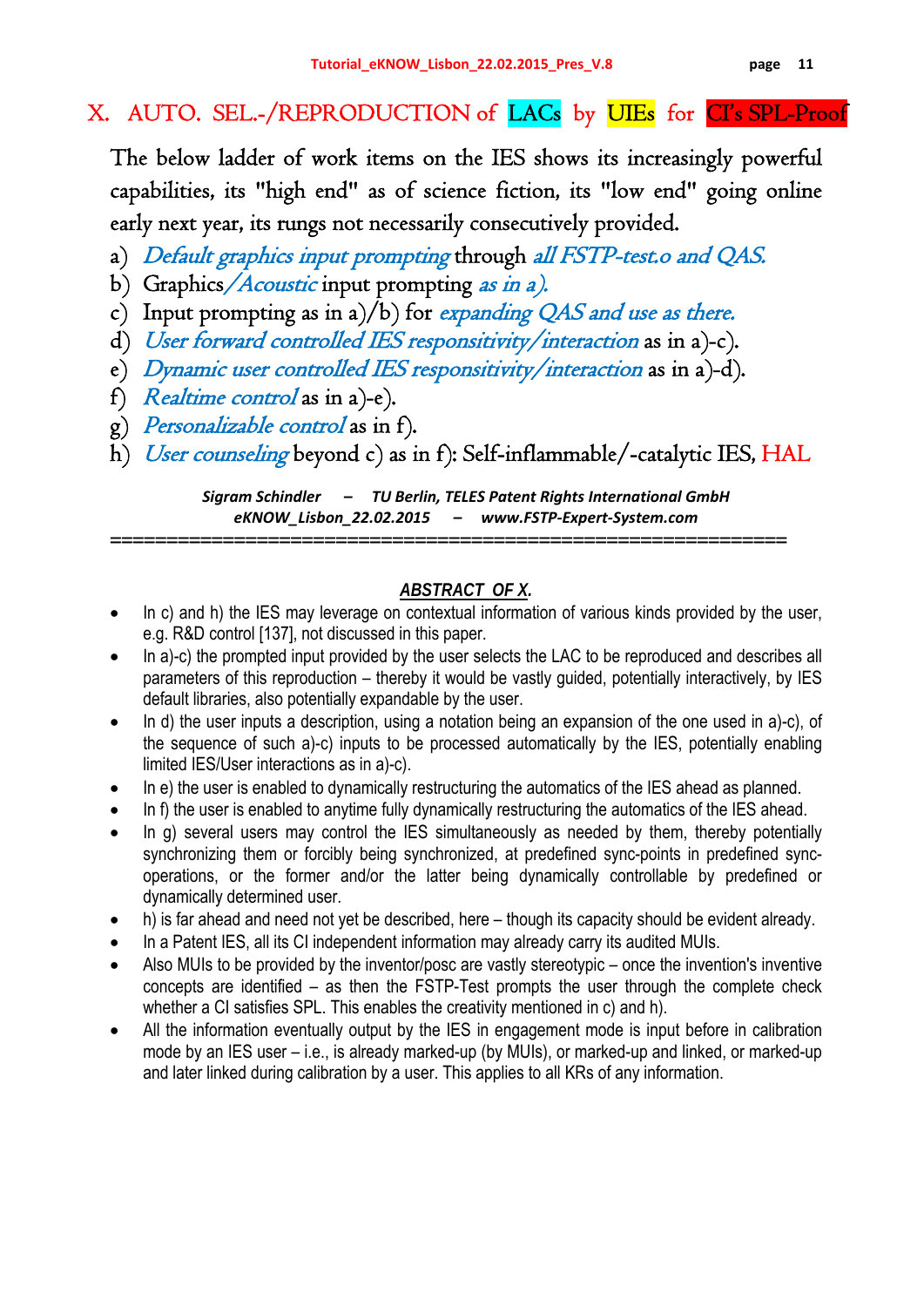#### Reference List of the FSTP-Project

#### FSTP = facts screening/transforming/presenting (Version\_of\_20.02.2015, i.e. of this paper, see")

- [1] S. Schindler: "US Highest Courts' Patent Precedents in Mayo/Myriad/ CLS/Ultramercial/LBC: 'Inventive Concepts' Accepted – 'Abstract Ideas' Next? Patenting Emerging Tech. Inventions Now without Intricacies"\*). [2] AIT, "Advanced Information Tech.", denotes cutting edge IT areas, e.g. Techniques of Artificial Intelligence/
- Knowledge Representation/Description Logic/Natural Language& Semantics &Semiotics/System Design/….
- [3] R. Brachmann, H. Levesque "Knowledge Representation & Reasoning", Elsevier, 2004.
- [4] "The Description Logic Handbook", Cambridge UP, 2010.
- [5] S. Schindler: "Math. Model. Substant. Patent Law (SPL) Top-Down vs. Bottom-Up", Yokohama, JURISIN 2013\*).
- [6] S. Schindler, **"FSTP" pat. appl.**: "THE FSTP EXPERT SYSTEM", 2012".
- [7] S. Schindler, "DS" pat. appl.: "AN INNOVATION EXPERT SYSTEM, IES, & ITS PTR-DS", 2013".
- [8] S. Schindler, J. Schulze: "Technical Report #1 on the '902 PTR", 2014\*<sup>160000</sup><br>[9] S. Schindler: "Patent Business Before Shake-up", 2013\*)
- [9] S. Schindler: "Patent Business Before Shake-up", 2013\*)
- [10] SSBG's AB to CAFC in LBC, 2013\*).
- [11] S. Schindler, "inC" pat. appl.<sup>:</sup> "inC ENABLED SEMI-AUTO. TESTS ON PATENTS", 2013".
- [12] C. Correa: "Handbook on Protection of IP under WTO Rules", EE, 2010.
- [13] N. Klunker: "Harmonisierungsbestr. im mat. Patentrecht", MPI, Munich, 2010.
- [14] "USPTO/MPEP: "2111 Claim Interpretation; Broadest Reason. Interpr.; Rev.8, July 2010; Rev.9, Aug. 2012]" (See App. 132a-135a)\*).
- [15] S. Schindler: "KR Support for SPL Precedents", Barcelona, eKNOW-2014\*).
- [16] J. Daily, S. Kieff: "Anything under the Sun Made by Humans SPL Doctrine as Endogenous Institutions for Commercial Innovation", Stanford / GWU\*).
- [17] CAFC En banc Hearing in LBC, 12.09.2013.
- [18] SSBG AB to the Supreme Court in CLS, 07.10.2013\*).
- [19] SSBG AB to the Supreme Court in WildTangent, 23.09.2013\*).
- [20] USPTO, "Intellectual Property and the US Economy: INDUSTR. IN FOCUS", 2012\*).
- [21] K. O'Malley: Keynote Address, IPO, 2013\*).
- [22] S. Schindler, "The View of an Inventor at the Grace Period", Kiev, 2013".<br>[23] S. Schindler, "The IES and its In-C Enabled SPL Tests", Munich, 2013".
- [23] S. Schindler, "The IES and its In-C Enabled SPL Tests", Munich, 2013\*).
- [24] S. Schindler, "Two Fundamental Theorems of 'Math. Innovation Science'", Hong Kong, ECM-2013\*).
- [25] S. Schindler, A. Paschke, S. Ramakrishna, "Form. Leg. Reas. that an Inven. Satis. SPL", Bologna, JURIX-2013\*).
- [26] SSBG AB to the Supreme Court in Bilski, 06.08.2009\*).
- [27] T. Bench-Capon, F. Coenen: "Isomorphism. and Legal Knowledge Based Systems", AI&Law, 1992\*).
- [28] N. Fuchs, R. Schwitter. "Attempt to Controlled English", 1996.<br>[29] A. Paschke: "Rules / Logic Programming in the Web". 7. ISS. G
- [29] A. Paschke: "Rules / Logic Programming in the Web". 7. ISS, Galway, 2011.
- [30] K. Ashley, V. Walker, "From Informa. Retrieval to Arg. Retrieval for Legal Cases: ..…", Bologna, JURIX-2013\*).
- [31] Hearing in Oracle vs. Google, "As to Copyrightability of the Java Platform", CAFC, 06.12.2013.
- [32] S. Schindler, "A KR Based Innovation Expert System (IES) for US SPL Precedents", Phuket, ICIIM-2014\*).
- [33] S. Schindler, "Status Report about the FSTP Prototype", Hyderabat, GIPC-2014.
- [34] S. Schindler, "Status Report about the FSTP Prototype", Moscow, LESI, 2014.
- [35] S. Schindler, IPR-MEMO: "STL, SCL, and SPL STL Tests seen as SCL Tests seen as SPL Tests", in prep.
- [36] S. Schindler, "Boon and Bane of Inventive Concepts and Refined Claim Construction in the Supreme Court's New Patent Precedents", Berkeley, IPSC, 08.08.2014\*).
- [37] D.-M. Bey, C. Cotropia, "The Unreasonableness of the BRI Standard", AIPLA, 2009\*).
- 
- [38] Transcript of the Hearing in TELES vs. CISCO/USPTO, CAFC, 08.01.2014<sup>\*)</sup>.<br>[39] Transcript of the en banc Hearing in CLS vs. ALICE, CAFC, 08.02.2013<sup>\*)</sup>. Transcript of the en banc Hearing in CLS vs. ALICE, CAFC, 08.02.2013<sup>\*</sup>.
- [40] SSBG's Brief to the CAFC in case '453\*).
- [41] SSBG's Brief to the CAFC in case '902'.
- [42] SSBG's Amicus Brief to the CAFC in case CLS, 06.12.2012\*).

[43] S. Schindler, "LAC" pat. appl.: "Semi-Automatic Generation/Customization of (All) Confirmative Legal Argument Chains (LACs) in a Claimed Invention`s SPL Test, as Enabled by Its Inventive Concepts", 2014\*).

- [44] R. Rader: "Patent on Life Sciences", Berlin, LESI, 2012.
- SSBG's AB to the Supreme Court as to the CII Question, 28.01. 2014<sup>\*</sup>.
- [46] S. Schindler: "Autom. Deriv. of Leg. Arg. Chains (LACs) from Arguable Subtests (ASTs) of a Claimed Invention's Test for Satisfying. SPL", University of Warsaw, 24.05.2014\*).
- [47] S. Schindler: "Auto. Generation of All ASTs for an Invention's SPL Test", subm. for publ.\*).
- [48] USPTO/MPEP, "2012 ... Proc. for Subj. Matter Eligibility ... of Process Claims Involving Laws of Nature", 2012\*).
- [49] USPTO/MPEP, Supp. Examination Guidelines for Determining Compliance With 35 U.S.C. 112, Federal Register / Vol. 76, No. 27; MPEP 2171, Two Separate Requ. for Claims Under 35 U.S.C. 112(2), Rev. 11, 2014\*). [50] NAUTILUS v. BIOSIG, PFC, 2013\*).
- 
- [51] BIOSIG, Respondent, 2013<sup>\*</sup>)<br>[52] Public Knowledge et al., AB. Public Knowledge et al., AB, 2013\*).
- [53] Amazon et al., AB, 2013\*).
- [54] White House, FACT SHEET ... the Presid.'s Call to Strength. Our Patent System and Foster Innovation, 2014\*). [55] USPTO: see home page.
- 
- [56] IPO: see home page.<br>[57] M. Adelman, R. Rad [57] M. Adelman, R. Rader, J. Thomas: "Cases and Materials on Patent Law", West AP, 2009.
- [58] SSBG's Amicus Brief to the Supreme Court as to its (In)Definiteness Quest's, 03.03, 2014<sup>9</sup>.<br>[59] S. Schindler "**UI" pat. appl.**: "An IES Capable of Semi-Auto Generating/Invoking All Le
- S. Schindler, "UI" pat. appl.: "An IES Capable of Semi-Auto. Generating/Invoking All Legal Argument Chains (LACs) in the SPL Test of a Claimed Invention (CI), as Enabled by Its Inventive Concepts (inCs)", 2014\*).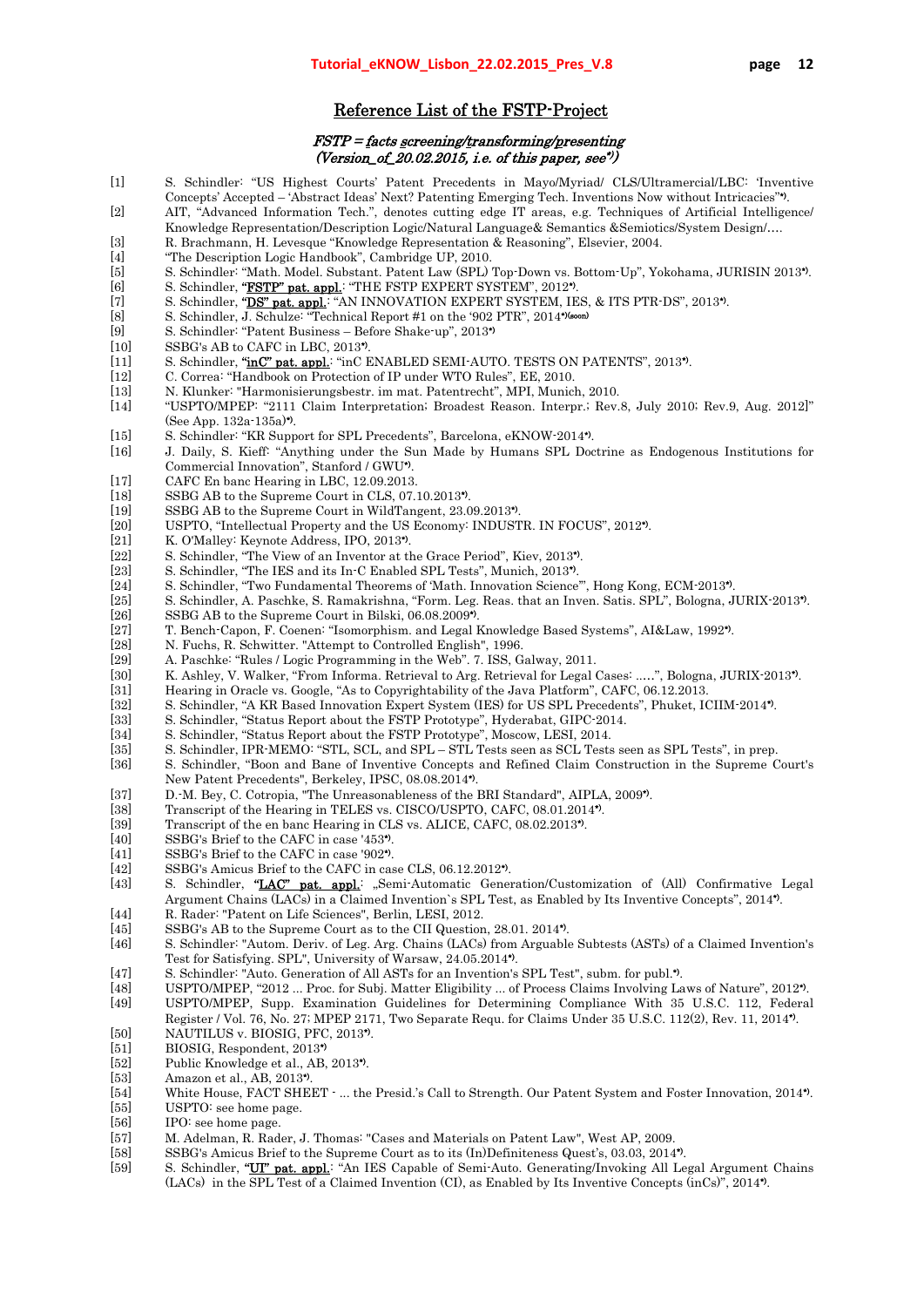- [60] S. Schindler: "Automatic Derivation of All Argument Chains Legally Defending Patenting/Patented Inventions", ISPIM, Montreal, 6.10.2014, long as well as updated presentation version\*).
- [61] H. Wegner: "Indefiniteness, the Sleeping Giant in Pat. Law", www.laipla.net/hal-wegners-top-ten-patent-cases/.
- [62] .a) CAFC decision on reexamination of U.S. Pat. No. 7,145,902, 21.02.2014\*).
- [63] .b) CAFC decision on reexamination of U.S. Pat. No 6,954,453, 04.04.2014\*).
- [64] B. Wegner, S. Schindler: "A Mathematical Structure Modeling Inventions", Coimbra, CICM-2014\*).
- [65] SSBG's Petition to the CAFC for Rehearing En Banc in the '902 case, 18.04.2014\*).
- [66] CAFC: VEDERI vs. GOOGLE decision, 14.03.2014
- [67] CAFC: THERASENSE vs. BECTON & BAYER decision, 25.05.2011
- [68] B. Fiacco: Amicus Brief to the CAFC in VERSATA v. SAP&USPTO, 24.03.14<sup>\*</sup>).
- [69] Official Transcript of the oral argument in U.S. Supreme Court, Alice Corp. v. CLS Bank, Case 13-298 Subject to final Review, March 31, 2014, Alderson Reporting Company\*).
- [70] R. Rader, Keynote Speech: "Patent Law and Litigation Abuse", ED Tex Bench and Bar Conf., 01.11.2013\*).
- [71] S. Schindler, Keynote Speech: "eKnowledge of Substantive Patent Law (SPL) Trail Blazer into the Innovation Age", Barcelona, eKNOW-2014\*).
- [72] .a) S. Schindler: "The Supreme Court's 'SPL Initiative': Scientizing Its SPL Interpretation Removes 3 Evergreen SPL Obscurities", Press Release, 08.04.2014\*).
- .b) S. Schindler: "The Supreme Court's 'SPL Initiative': Scientizing Its SPL Interpretation Removes 3 Evergreen SPL Obscurities – and Enables Automation in a CI's SPL Tests and Argument Chains", Honolulu, IAM2014S, 18.07.14\*).
- [73] .a) USPTO/MPEP: "2014 Procedure For Subject Matter Eligibility Analysis Of Claims Reciting Or Involving Laws Of Nature/Natural Principles, Natural Phenomena, And/Or Natural Products", [48,49], 2014\*). .b) MEMORANDUM: "Prelim. Examin. Instructions in view of Alice v. CLS", 25.06.2014\*).
- [74] B. Wegner: "The Mathematical Background of Proving an Inventive Concepts Based Claimed Invention Satisfies
- SPL", 7. GIPC, Mumbai, 16.01.2015.<sup>\*</sup>
- [75] CAFC Order as to denial [65], 27.05.2014
- [76] D. Crouch: "En Banc Federal Circuit Panel Changes the Law of Claim Construction", 13.07.2005\*).
- [77] Video of the USPTO Hearing, 09.05.2014<sup>\*</sup>).
- [78] R. Rader, Keynote Speech at GTIF, Geneva, 2014 and LESI, Moscow, 2014
- [79] S. Schindler: "On the BRI-Schism in the US National Patent System (NPS) A Challenge for the US Highest Courts", 22.05.2014, sub. for pub.\*)
- [80] SSBG's Pet. for Writ of Cert. to the Supr. Court in the '902 case, Draft\_V.133\_of\_[121], 14.07.2014\*).<br>[81] S. Schindler: "To Whom is Interested in the Supreme Court's Biosig Decision", 04.06.2014\*).
- S. Schindler: "To Whom is Interested in the Supreme Court's Biosig Decision", 04.06.2014\*)
- [82] R. DeBerardine: "Innovation from the Corporate Perspective", FCBA, DC, 23.05.2014\*).
- [83] SSBG's Petition to the CAFC for Rehearing En Banc in the '453 case, 09.06.2014\*).
- [84] CAFC's Order as to denial [83], 14.07.2014\*).
- [85] CAFC: "At Three Decades", DC, 2012.<br>[86] Sigram Schindler Foundation: "Transa
- Sigram Schindler Foundation: "Transatlantic Coop. for Growth and Security", DC, 2011.
- [87] DPMA: "Recent Developments and Trends in US Patent Law", Munich, 2012.
- [88] FCBA: "Innovation, Trade and Fiscal Reality", Colorado Springs, 2013.
- [89] LESI: GTIF, Geneva, 2014.
- [90] FCBA: "Sharpening Case Management", Asheville, North Carolina, 2014
- [91] B. Wegner, S. Schindler: "A Math. KR Model for Refined Claim Construction, II", in prep.
- [92] SSBG's Petition for Writ of Certiorari to the Supreme Court in the '453 case, 06.10.2014\*).
- E. Morris: "What is 'Technology'?", IU I.N."
- [94] E. Morris: "Alice, Artifice, and Action and Ultramercial", IU I.N., 08.07.2014\*).
- [95] S. Schindler, ArAcPEP-MEMO: "Artifice, Action, and the Patent-Eligibility Problem", in prep., 2014.
- [96] A. Chopra: "Deer in the Headlights. Response of Incumbent Firms to Profit Destroying Innovation", School of Management, Fribourg, 2014<sup>\*</sup>).
- [97] S. Schindler, DisInTech-MEMO: "Patent Technology: Efficiency and Safety Boosting, Research Horizons Opening, Innovations Accelerating"", in prep., 2014.
- [98] G. Boolos, J. Burgess, R. Jeffrey: "Computability and Logic", Cambridge UP, 2007.
- [99] A. Hirshfeld, Alexandria, PTO, 22.07.2014\*).
- [100] C. Chun: "PTO's Scrutiny on Software Patents Paying Off", Law360, N.Y., 22.07.2014\*).
- [101] P. Michel, Keynote, Alexandria, PTO, 22.07.2014.<br>[102] D. Jones, Alexandria, PTO, 22.07.2014.
- [102] D. Jones, Alexandria, PTO, 22.07.2014.
- [103] R. Gomulkiewicz, Seattle, CASRIP, 25.07.14.
- [104] M. Lemley, Seattle, CASRIP, 25.07.2014.
- [105] D. Jones, Seattle, CASRIP, 25.07.2014.
- [106] B. LaMarca, Seattle, CASRIP, 25.07.2014.
- [107] J. Duffy, Seattle, CASRIP, 25.07.2014.
- [108] J. Pagenberg, Seattle, CASRIP, 25.07.2014.
- [109] M. Adelman, Seattle, CASRIP, 25.07.2014.
- [110] B. Stoll, Seattle, CASRIP, 25.07.2014.
- [111] R. Rader, Seattle, CASRIP, 25.07.2014.<br>[112] E. Bowen, C. Yates: "Justices Should B.
- E. Bowen, C. Yates: "Justices Should Back Off Patent Eligibility, ...", L360, 25.07.2014\*).
- [113] S. Schindler: "The CAFC's Rebellion is Over The Supreme Court, by Mayo/Biosig/Alice, Provides Clear Guidance as to Patenting Emerging Technology Inventions", published 07.08.2014\*).
- [114] S. Elliott: "The USPTO Patent Subj. Matter Eligi. Guidance TRIPSs", 30.07.2014\*).
- [115] W. Zheng: "Exhausting Patents", Berkeley, IPSC, 08.08.2014\*).
- R. Merges: "Independent Invention: A Limited Defense of Absolute Infringement Liability in Patent Law", Berkeley, IPSC, 08.08.2014\*).
- [117] J. Sarnoff, Berkeley, IPSC, 08.08.2014.
- [118] H. Surden: "Principles of Problematic Patents", Berkeley, IPSC, 08.08.2014\*).
- [119] www.zeit.de/2013/33/multiple-sklerose-medikament-tecfidera/seite-2<sup>\*</sup>).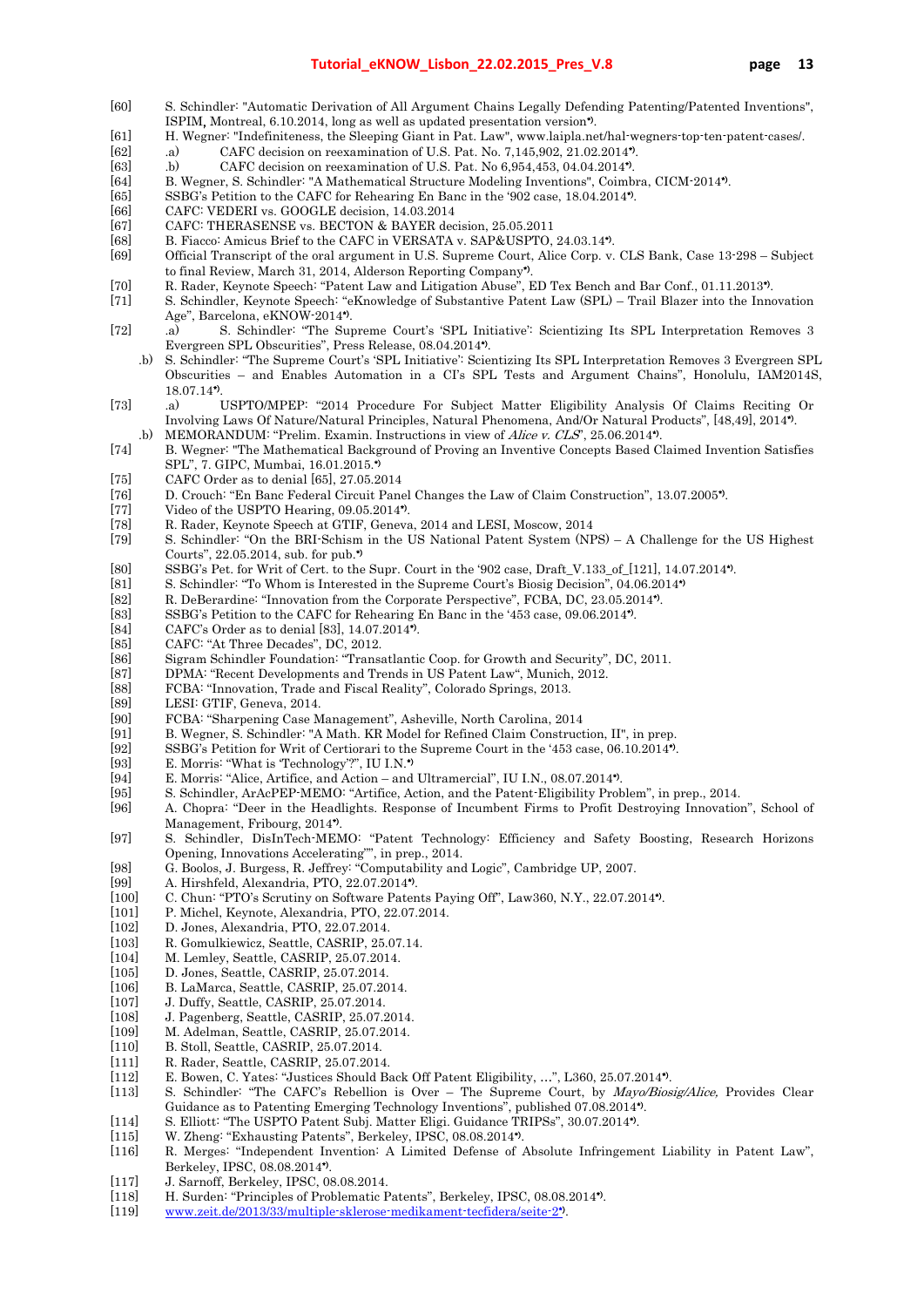- [120] J. Merkley, M. Warner, M. Begich, M. Heinrich, T. Udal: "Letter to Hon. Penny Pritzker", DC, 06.08.2014\*).
- [121] SSBG's Petition for Writ of Certiorari to the Supreme Court in the '902 case, 25.08.2014\*).
- [122] D. Parnas, see Wikipedia.
- [123] E. Dijkstra, see Wikipedia.
- [124] S. Schindler: "Computer Organization III", 3. Semester Class in Comp. Sc., TUB, 1974-1984.
- [125] S. Schindler: "Nonsequential Algorithms", 4. Semester Class in Comp. Sc., TUB, 1978-1984.
- [126] S. Schindler: "Optimal Satellite Orbit Transfers", PhD Th., TUB, 1971.
- [127] … Press, …… to go into [137]...........
- [128] R. Feldman: "Coming of Age for the Federal Circuit", The Green Bag 2014, UC Hastings.
- [129] G. Quinn: "Judge Michel says Alice Decision 'will create total chaos'", IPWatchdog, 06.08.2014\*).
- [130] G. Frege: "Function und Begriff", 1891.
- [131] L. Wittgenstein: "Tractatus logico-philosophicus", 1918.
- [132] B. Wegner, MEMO: "About relations (V.7-final)", 25.04.2013".<br>[133] B. Wegner, MEMO: "About conjunctions of predicates/cc
- [133] B. Wegner, MEMO: "About conjunctions of predicates/concepts, scope and solution of problems (V.7)", 20.08.2013.
- [134] B. Wegner, MEMO: "A refined relation between domains in BADset and BEDset", 18.09.2014.
- [135] H. Goddard, S. Schindler, S. Steinbrener, J. Strauss: FSTP Meeting, Berlin, 29.09.2014.
- [136] S. Schindler: "High-Level Tutorial I to Claimed Inventions' post-Alice SPL Testing", eKNOW, Lisbon, 24.2.2015\*).
- [137] S. Schindler: "The Rationality of a Claimed Invention's (CI's) post-Mayo SPL Test It Increases CI's Legal Quality and Professional Efficiency in CI's Use, and Semiotics Stimulates/Inspires the Inventivity to/in CI's Further Development", in prep.
- [138] S. Schindler: "The Supreme Court's Guidance to Robust ET CI Patents", ICLPT, Bangkok, 22.01.2015\*).
- [139] Supreme Court's Order as to denial [121], 14.10.2014\*).
- [140] S. Schindler: "§ 101 Bashing or § 101 Clarification", published 27.10.2014\*).
- [141] BGH, "Demonstrationsschrank" decision\*).
- [142] … Press, …… to go into [137]...........
- [143] … Press, …… to go into [137]...........
- [144] "Turmoil …..", see program of AIPLA meeting, DC, 23.10.2014
- [145] "Dark side of Innovation", ...... to go into [137]...<br>[146] D. Kappos: About his recent west coast meetings
- D. Kappos: About his recent west coast meetings, AIPLA, DC, 23.10.2014.
- [147] Transcript of the CAFC Hearing in *Biosig* case, 29.10.2014<sup>\*</sup>).<br>[148] R. Rader: Confirming that socially inacceptable CIs as extre
- R. Rader: Confirming that socially inacceptable CIs as extremely preemptive, such as for example[119]<sup>2</sup>, should be patent-eligible, AIPLA meeting, DC, 24.10.2014.
- [149] A. Hirshfeld: Announcing the PTO's readiness to consider also hypothetical CIs into its resp. guideline, AIPLA meeting, DC, 24.10.2014.
- [150] S. Schindler: "Alice-Tests Enable "Quantifying" Their Inventive Concepts and thus Vastly Increase the Robustness" of ET Patents – A Tutorial about this Key to Increasing a Patent's Robustness –", USPTO&GWU, 06.02.2015\*), also ABSTRACT, see also [175]\*).
- [151] S. Schindler: "Biosig, Refined by Alice, Vastly Increases the Robustness of Patents A Tutorial about this Key to Increasing a Patent's Robustness –", submitted for publication\*).
- [152] S. Schindler: "Automatic Derivation/Reproduction of Legal Argument Chains (LACs) Protecting Patens Against SPL Attacks", Singapore, ISPIM, 09.12.2014\*).
- [153] S. Schindler: "Practical Impacts of the Mayo/Alice/Biosig-Test A Tutorial about this Key to Increasing a Patent`s Robustness", sub. for publ., 05.12.2014\*)
- [154] CAFC Decision in *Interval*, 10.09. 2014<sup>\*</sup>).
- [155] S. Schindler: "A Short Tutorial into (Operating) System Design and AIT Terms/Notions for Facilitating Understanding Rigorous ET CIs' Analysis by the Patent Community", in prep.
- [156] CAFC Decision in  $DDR$ , 05.12. 2014<sup>\*</sup>.<br>[157] USPTO: "2014 Interim Guidance on P
- [157] USPTO: "2014 Interim Guidance on Patent Subject Matter Eligibility & Examples: Abstract Ideas", 16.12.2014\*).
- [158] Supreme Court's Order as to denial [92], 08.12.2014\*).
- [159] CAFC Decision in Myriad, 17.12.2014\*).
- [160] S. Schindler: "The Supreme Court's Mayo/Myriad/Alice Decisions, The PTO's Implementation by Its Interim Eligibility Guidance (IEG), The CAFC's *DDR &Myriad* Recent Decisions – Clarifications&Challenges"<sup>\*</sup>), publ. 14.01.2015\*), its short version\*), and its PP presentation at USPTO, 21.01.2015\*)..
- [161] S. Schindler: "The Innovation Expert System, IES: Philosophy & Functionality &, Mathematical Foundation A Prototype Outline", 7. GIPC, Mumbai, 16.01.2015\*).
- [162] CAFC Decision in *CET*, 23.12.2014<sup>\*</sup>).
- [163] S. Schindler: "The USSC's Mayo/Myriad/Alice Decisions: Their Overinterpret. vs. Oversimplification of ET CIs –
- Scientific. of SPL Prec. as to ET CIs in Action: The CAFC's Myriad &CET Decisions", 07.01.2015, subm. f. pul.<sup>\*</sup>. [164] J. Schulze, D. Schoenberg, L. Hunger, S. Schindler: "Introduction to the IES User Interface of the FSTP-Test ",
- 7. GIPC, Mumbai, 16.01.2015, PPP\*).
- [165] "ALICE AND PATENT DOOMSDAY IN THE NEW YEAR", IPO, 06.01.2015\*).
- [166] S. Schindler: "Today's Substantive Patent Law (SPL) Precedents and Its Perspectives, Driven by Emerging Technologies' Inventions (ET CIs)", 7. GIPC, Mumbai, 15.01.2015\*).
- [167] R. Sachs: "A Survey of Patent Invalidations since Alice". Fenwick & West LLP, Law360, New York, 13.01.2015".
- [168] S. Schindler: "PTO's IEG Forum Some Aftermath", this paper, publ. 10.02.2015\*).
- [169] Agenda of this Forum on [157], Alexandria, USPTO, 21.01.2015\*).
- [170] G. Quinn: "Patent eligib. forum discuss. examiners application of Mayo/Myriad/Alice", IPWatchdog, 21.01.2015\*)
- [171] S. Schindler, M. Hulicki: "Semiotic Aspects of Analyzing and Presenting Emerging Technology Claimed Inventions", 16th International Roundtable for the Semiotics of Law, Hilo, 29.04.2015, in prep.
- [172] USSC Decision in *Teva*, 20.01.2015<sup>\*</sup>).
- [173] USSC Decision in Pullman-Standard, 27.04.1982\*).
- [174] USSC Decision in Markman, 23.04.1996\*).